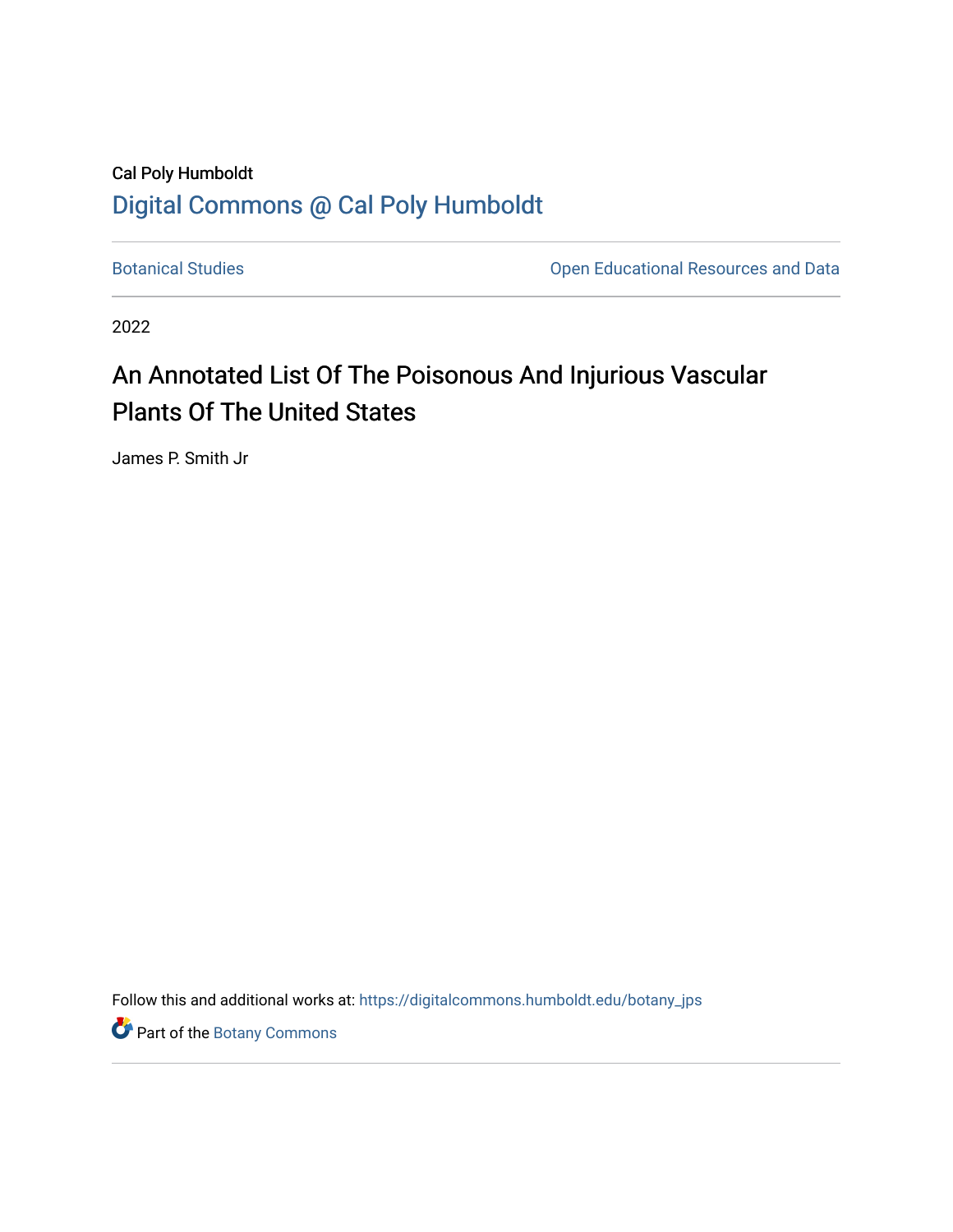# **AN ANNOTATED LIST OF THE POISONOUS AND INJURIOUS VASCULAR PLANTS OF THE UNITED STATES**

**James P. Smith, Jr. Professor Emeritus of Botany Department of Biological Sciences Humboldt State University Arcata, California**

**17th Edition • 16 September 2021**

Vascular plants, or higher plants as they are sometimes called, comprise the lycophytes (fern allies), ferns, gymnosperms, and flowering plants. Poisonous or toxic plants are those that when ingested in sufficient quantity, touched or otherwise contacted can harm or kill another organism. Harmful effects range from mild skin rashes to death within a matter of a few minutes after consuming almost microscopic amounts of plant material. Of course you know that plants can be harmful to us and other animals (wild and domesticated), but you may be surprised to learn that they can also harm other plants. While the majority of the plants on this list produce one or more toxins, a few absorb them from the soil or host plants in the case of parasites, and others are the host of toxic fungi that are the culprits. I have also included plants that are mechanically injurious. Some of them are harmful because of penetration by thorns, spines, bristles, or hairs of various sorts. The site may later become infected. Others produce harmful effects because plant material gets lodged in the throat and impairs breathing or it accumulates in the stomach to form phytobezoars, some of them quite large and heavy.

The geographic coverage is the conterminous United States, often referred to as "the lower 48 states." This compilation includes plants that are native to the United States, weedy introductions, ornamentals of home and garden, forage crops, food plants, and those with medicinal and recreational uses. I have included several plants that are found here and that have well documented histories of toxicity in other countries.

Plants are presented first by major group, next alphabetically by plant family, and then by scientific name within each family. The format for each plant entry is scientific name, common name, most toxic part(s) of the plant, toxic principle(s), and symptoms of toxicity. There are several instances where there is more than one syndrome of toxicity. See the end of the list for an explanation of the abbreviations.

You may be surprised to see how many food plants and those we use for medicinal purposes appear in this compilation. Trial and error have played their parts through the millennia. In the case of plants used in formal and alternative medicine, we have learned how to take advantage of their effects to treat illness. For example, administration of a plant-based drug that is known to slow down heart contractions may be exactly what is needed.

This summary consists of four parts. The first is the main list in which the plants are arranged alphabetically by the technical names of their families. The second (p. 14) is an alphabetical listing of common names. The third (p. 19) is an explanation of abbreviations used in the main list and some additional commentary. The fourth (p. 20) is a listing of the primary sources that I used. The poisonous plants literature is vast and ranges from detailed reports of laboratory studies and autopsies, through anecdotal reports and circumstantial evidence, to "has been reported" accounts. Inconsistencies and contradictions abound. You will find a much more extensive bibliography at this same website.

# **PART I • LIST OF POISONOUS AND INJURIOUS PLANTS**

### **L Y C O P H Y T E S**

#### **Lycopodiaceae (Club-Moss Family)**

*Huperzia selago* • fir club-moss • All parts • Hyperzine A (sesquiterpene alkaloid)

• GI, dizziness, cramps, slurred speech

*Lycopodium clavatum* • common club-moss • All parts (except spores?) • Lycopodine, clavatine

• Paralysis of morot nerves, asthma, respiratory

### **F E R N S**

#### **Cystopteridaceae (Brittle Fern Family)**

*Cystopteris fragilis* • brittle or fragile fern • Fronds • Prunasin (Cyanogenic glycoside) • Cellular asphyxiation

#### **Dennstaedtiaceae (Bracken Fern Family)**

*Pteridium aquilinum* • bracken fern • All parts, esp. rhizomes • Ptaquiloside, cyanogenic glycosides

• Circulatory, tremors, stomach and bladder cancer, destruction of vitamin B1, CNS disturbances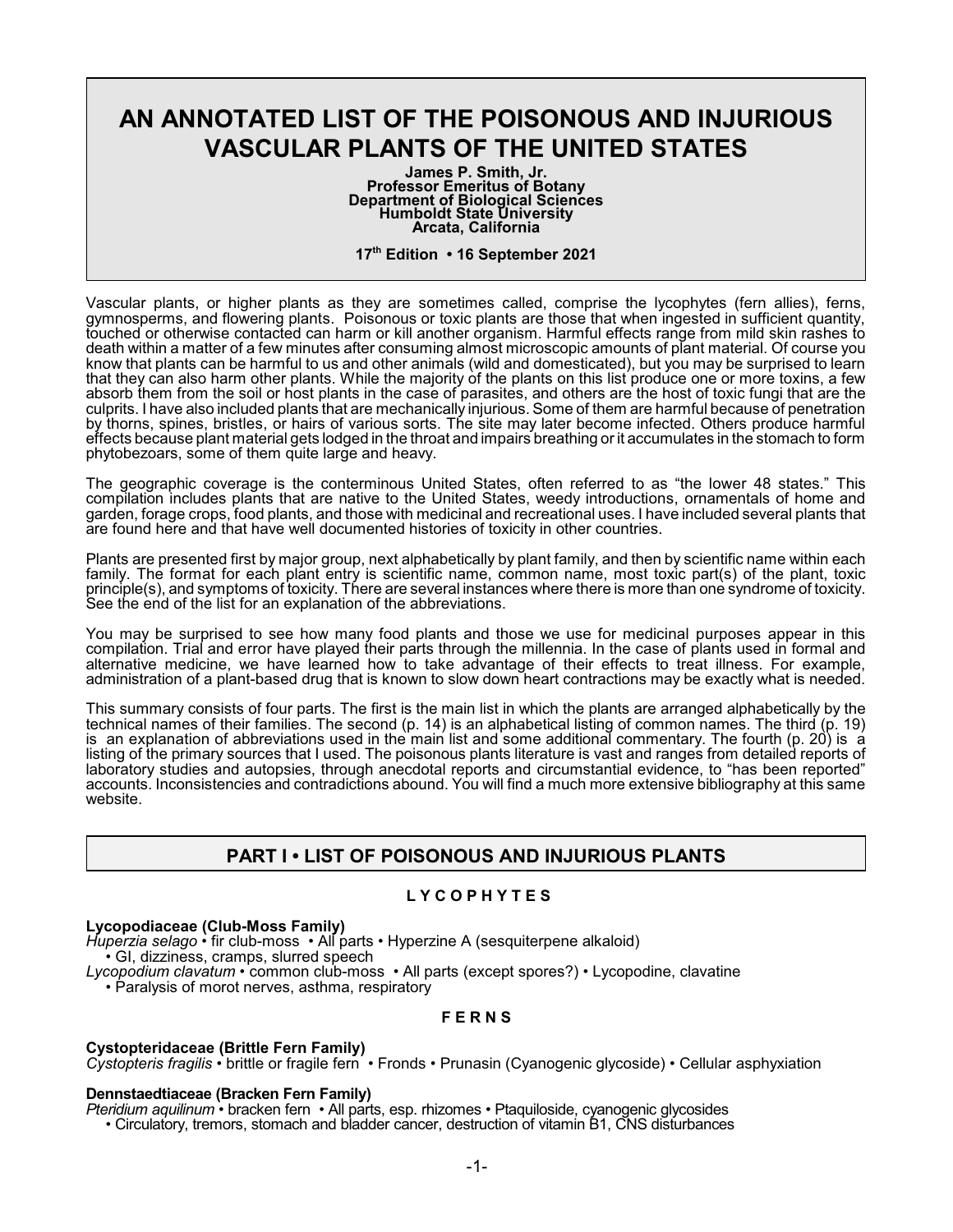#### **Dryopteridaceae (Wood Fern Family)**

*Dryopteris filix-mas* • male fern • Foliage • Thiaminase • GI *Matteuccia struthiopteris* • ostrich fern • Unknown • GI *Onochlea sensibilis* • sensitive fern • Foliage • Unknown • CNS, lesions in brain

#### **Equisetaceae (Horsetail Family)**

*Equisetum* spp. • horsetails • Stems • Thiaminase • Circulatory failure

#### **Pteridaceae (Brake Fern Family)**

*Astrolepis cochisensis* • jimmy fern • Foliage • Unknown • Nervous disorder ("jimmies")

#### **G Y M N O S P E R M S**

#### **Cupressaceae (Cypress Family)**

*Cupressus macrocarpa* • Monterey cypress • Foliage • Isocupressic acid • Abortions in cattle

#### **Cycadaceae (Cycad Family)**

*Cycas circinalis* • false sago palm • Most parts • Cycasin (glycoside) • GI, circulatory, CNS *Cycas revoluta* • sago palm • All parts • Glycosides and amino acid • GI and circulatory

#### **Ephedraceae (Mormon Tea or Joint-fir Family)**

*Ephedra viridis* • green ephedra • All parts • Ephedrine • Cardiovascular

# **Ginkgoaceae (Maidenhair Family)**

*Ginkgo biloba* • maidenhair tree • Seeds • Phenolic acids • Dermatitis, GI, convulsions

#### **Pinaceae (Pine Family)**

*Cedrus deodara* • deodar cedar • Cones, sap • Isocupressic acid • Dermatitis *Pinus ponderosa* • ponderosa pine • Leaves, twigs • Terpene (?) • Abortions in cattle, teratogenic

#### **Podocarpaceae (Podocarp Family)**

*Podocarpus macrophylla* • yew-pine, southern-yew • Leaves, drupe-like female cones • Unknown • GI (dogs)

#### **Taxaceae (Yew Family)**

*Taxus* spp. • English and Japanese yew • All parts • Taxine (alkaloid) • GI, circulatory, respiratory, CV

#### **Zamiaceae (Sago-palm Family)**

*Zamia pumila* • coontie • Seeds • Cycasin (glycoside) • Ataxia ("wobbles"), cancer

## **F L O W E R I N G P L A N T S**

#### **Aceraceae (Maple Family)**

*Acer rubrum* • red maple • Leaves, twigs • Unknown • Circulatory

#### **Alstroemeriaceae (Lily-of-the-Incas Family)**

*Alstroemeria* spp. • lily-of-the-Incas, parrot lily • All parts • Tuliposide A • Dermatitis

#### **Amaranthaceae (Pigweed Family)**

*Amaranthus* spp. • pigweeds • All parts • Nitrates, oxalates (?) • GI *Bassia scoparia* • summer-cypress • All parts • Nitrates, oxalates, sulfates • Prostration, photosensitization, blindness, liver and kidney damage, polioencephalomalacia *Beta vulgaris* • beet, sugar beet • Leaves • Nitrates • GI, abortions, vitamin deficiency *Chenopodium* spp. • goosefoot • All parts • Nitrates, oxalates • GI *Halogeton glomeratus* • halogeton • All parts • Oxalates • GI and circulatory, death *Salsola iberica* • Russian thistle • All parts • Oxalates • GI and circulatory *Spinacea oleracea* • spinach • All parts • Oxalates • GI and circulatory *Suckleya suckleyana* • poison suckleya • All parts • cyanogenic glycosides • Cellular asphyxiation

#### **Amaryllidaceae (Amaryllis Family)**

Allium spp. • wild onions, onion, garlic, etc. • All parts • Sulfides/disulfides • Hemolytic anemia *Amaryllis belladonna* • naked ladies • Bulbs • Lycorine (alkaloid) • GI *Clivia* spp. • Kaffir-lily • All parts • Lycorine (alkaloid) • GI *Crinum americanum* • swamp-lily • Bulbs • Lycorine (alkaloid) • GI, respiratory paralysis *Galanthus nivalis* • snowdrop • Bulbs • Lycorine (alkaloid) • GI, small pupils *Hippeastrum* spp. • amaryllis • Bulbs • Lycorine (alkaloid) • GI *Hymenocallis* spp. • spider-lily • Bulbs • Lycorine (alkaloid) • GI *Lycoris radiata* • red spider-lily • Bulbs • Lycorine (alkaloid) • GI, convulsions, death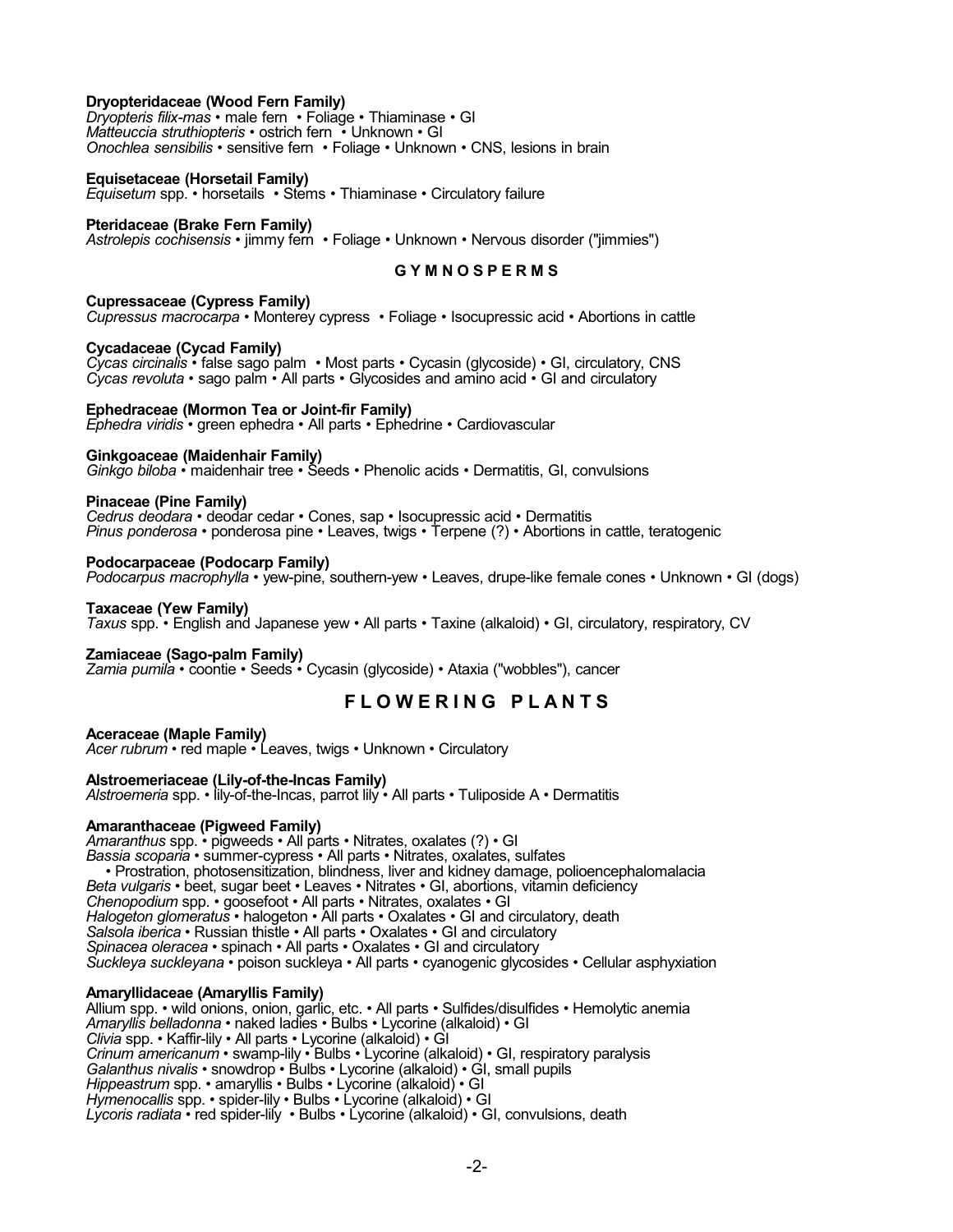*Narcissus* spp. • narcissus, daffodil • All parts • Phenanthridine alkaloids • GI and CNS *Zephyranthes atamasco* • Atamasco-lily • Bulbs • Lycorine (alkaloid) • GI Zephyranthes drummondii • rain lily, prairie lily • Leaves • Unknown • Photosensitization

#### **Anacardiaceae (Cashew Family)**

*Anacardium occidentale* • cashew nut • Fruits • Anacardic acid • Dermatitis *Cotinus coggygria* • European smoke tree • Wood • Occupational dermatitis (veneer cutters) *Mangifera indica* • mango • Fruits • Urushiol (catechols) • Dermatitis *Metopium toxiferum* • poison wood • All parts • Urushiol (catechols) • Dermatitis *Schinus* spp. • pepper tree • Fruits • Triterpenes • Dermatitis, M & T, GI *Toxicodendron* spp. • poison-ivy, poison-oak, poison-sumac • All parts • Urushiol (catechols) • Dermatitis

#### **Annonaceae (Annona Family)**

*Asimina triloba* • paw paw • Fruits • Acetogenins • Dermatitis, subcellular damage

#### **Apocynaceae (Dogbane Family)**

*Acokanthera* spp. • Bushman's poison • All parts, esp. seeds • Ouabain • GI and CV, arrow poisons, medicinal uses *Adenium obesum* • impala-lily, desert-rose • All parts • Cardiac glycosides • CV failure *Allamanda cathartica* • golden trumpet • All parts • Glycosides • CV failure, GI *Angadenia berterii* • pine land-allamanda • Latex • Unknown • Dermatitis, GI *Apocynum* spp. • dogbane, Indian-hemp • All parts • Apocynamarin + glycosides • CV failure, GI, SDS *Asclepias* spp. • milkweeds • All parts • Resinoids • CNS and GI *Calotropis* spp. • crown flower • Latex • Calcium oxalate, cardiac glycosides • Dermatitis *Cascabela trhevetia* • yellow-oleander • All parts • Thevetin + glycosides • CV failure, GI *Catharanthus roseus* • periwinkle• All parts • Glycosides • CV failure, GI *Cryptostegia* spp. • rubber vine • All parts • Digitalis-like glycoside • GI and CV *Nerium oleander* • oleander • All parts • Oleandrin + glycosides • CV failure, GI, SDS *Pentalinon lutea* • yellow nightshade • Leaves • Urechitoxin (glycoside) • GI and CV *Plumeria* spp. • frangipani • Sap, bark • Iridoids (monoterpenes) • Dermatitis, GI (diarrhea) *Strophanthus speciosus* • corkscrew flower • All parts • Cardiac glycosides • CV and GI *Vinca* spp. • periwinkle • All parts • Glycosides • CV failure, GI

#### **Aquifoliaceae (Holly Family)**

*Ilex* spp. • holly • Fruits • Saponins, alkaloids, anthocyanines

• GI, abdominal spasms, arrhythmias, paralysis, kidney damage, allergic reactions

#### **Araceae (Aroid or Philodendron Family)**

*Alocasia* spp. • elephant's-ear • All parts • Calcium oxalate, proteolytic enzyme • M & T *Anthurium* spp. • anthurium • Stems, leaves • Calcium oxalate, proteolytic enzyme • M & T *Arisaema triphylla* • jack-in-the-pulpit • All parts • Calcium oxalate, proteolytic enzyme • M & T *Arum* spp. • lords-and-ladies • All parts • Calcium oxalate, proteolytic enzyme • M & T *Caladium* spp. • caladium • All parts • Calcium oxalate, proteolytic enzyme • M & T *Calla palustris* • water-arum • All parts, esp. roots • Calcium oxalate, proteolytic enzyme • M & T *Colocasia* spp. • elephant ear, taro • All parts • Calcium oxalate, proteolytic enzyme • M & T *Dieffenbachia* spp. • dumbcane • Stems • Calcium oxalate, proteolytic enzyme • M & T *Epipremnum aureum* • pothos • All parts • Calcium oxalate, proteolytic enzyme • M & T *Lysichiton americanum* • skunk-cabbage • All parts • Calcium oxalate, proteolytic enzyme • M & T *Monstera deliciosa* • ceriman • All parts • Calcium oxalate, proteolytic enzyme • M & T *Orontium aquaticum* • golden club • All parts • Calcium oxalate, proteolytic enzyme • M & T *Philodendron* spp. • philodendron • Leaves • Calcium oxalate, proteolytic enzyme • M & T *Pistia stratiotes* • water-lettuce • All parts • Calcium oxalate, proteolytic enzyme • M & T *Schindapsus* spp. • ivy-arum • All parts • Calcium oxalate, proteolytic enzyme • M & T *Spathiphyllum* spp. • spathe flower • All parts • Calcium oxalate, proteolytic enzyme • M & T *Sygonium* spp. • sygonium • All parts • Calcium oxalate, proteolytic enzyme • M & T *Symplocarpus foetidus* • skunk-cabbage • All parts • Calcium oxalate, proteolytic enzyme • M & T *Xanthosoma* spp. • melanga • All parts • Calcium oxalate, proteolytic enzyme • M & T *Zantedeschia aethiopica* • calla-lily • All parts • Calcium oxalate, proteolytic enzyme • M & T

#### **Araliaceae (Spikenard Family)**

*Aralia* spp. • devil's club, Hercules' club • All parts • Saponins, mechanical injury (penetration) • GI *Hedera helix* • English ivy, Algerian ivy • All parts • Alpha-hederin (saponin) • GI, dermatitis, hyperthermia, palpitations, respiratory arrest, death *Oplopanax horridum* • devil's club • Stems, leaves • Unknown • Mechanical only (?) (penetration) *Polyscias* spp. • Ming-aralia • Leaves • Saponin and ? • Dermatitis

#### **Aristolochiaceae (Birthwort Family)**

*Aristolochia clematitis* • birthwort•Aerial parts •Aristolochic acid and other alkaloids •GI, CV, hypotension,respiratoryarrest

**Asparagaceae (Hyacinth Family)**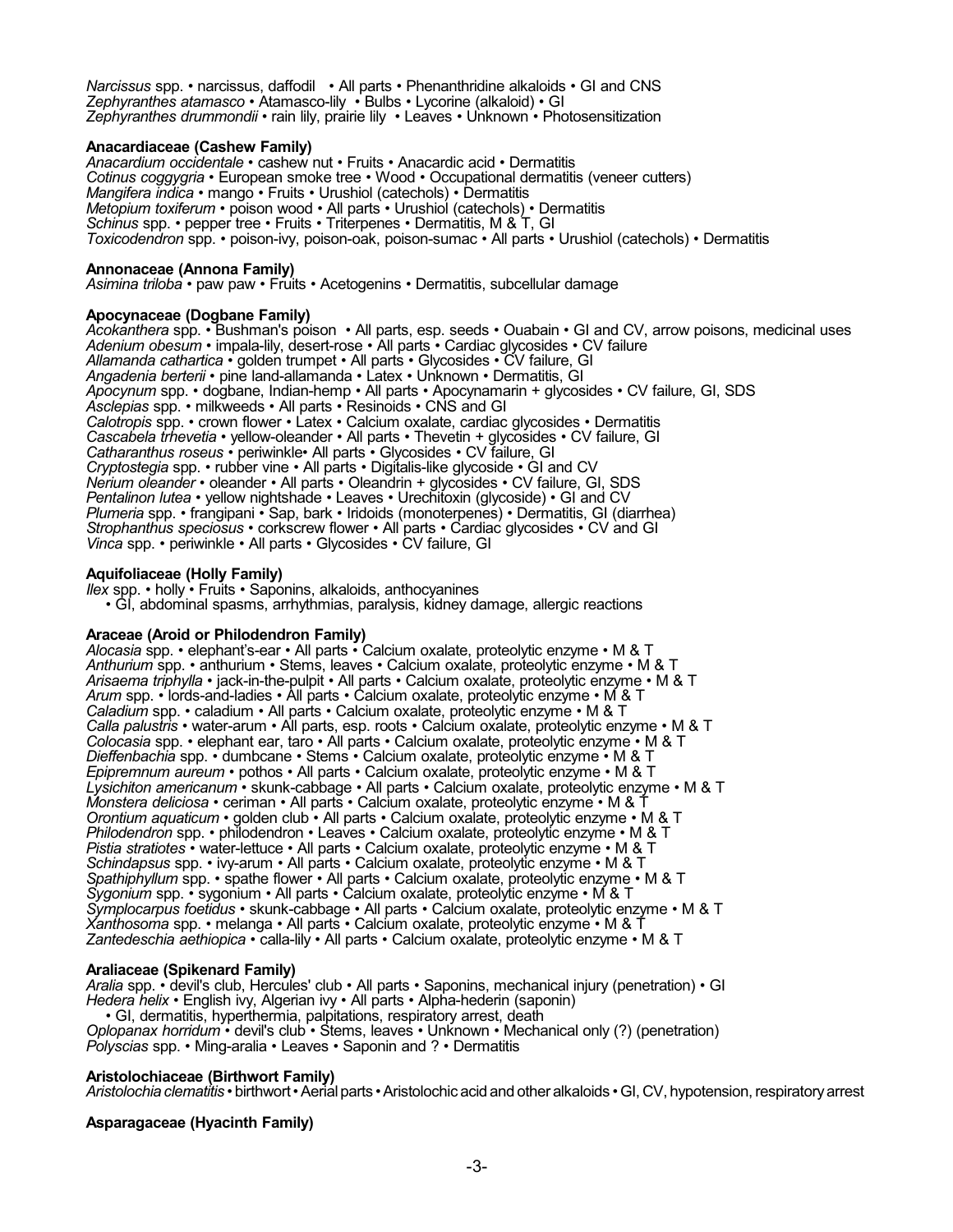*Agave* spp. • agave, century plant • Sap • Volatile oil, oxalates, saponin • Dermatitis, GI *Asparagus officinalis* • asparagus • Stems, fruits • Glycosides and saponin • Dermatitis, GI, and CV *Convallaria majalis* • lily-of-the-valley • All parts • Convallatoxin, etc. (glycosides) • GI and CV *Drimia maritima* • red-squill • Bulbs • Cardiac glycosides • GI and CV *Hyacinthoides non-scripta* • English bluebell • All parts • Glycosides (?) • GI and CV *Hyacinthus orientalis* • hyacinth • All parts • Lycorine (alkaloid) • GI *Nolina microcarpa* • sacahuista • All parts • Unknown • Mechanical injury (obstruction), liver damage (sheep, goats, cattle) *Ornithogalum umbellatum* • star-of-Bethlehem • All parts • Digitalis-like glycosides • GI *Scilla* spp. • squill • All parts, esp. bulbs • Alkaloid and glycoside • GI and CV

#### **Asphodelaceae (Day-Lily Family)**

*Aloë* spp. • aloe • Sap • Athracene glycosides • GI (severe diarrhea) *Hemerocallis* spp. • day lily • Flowers • Unknown • Kidney damage (cats)

#### **Berberidaceae (Barberry Family)**

*Berberis* spp. • barberry • All parts • Isoquinoline alks • GI, muscular/uterine contractions *Caulophyllum thalictroides* • blue cohosh • Leaves, seeds • Methylcytisine (alkaloid) and saponin • GI *Mahonia* spp. • Oregon grape • All parts • Alkaloids • GI, muscular/uterine contractions *Nandina domestica* • heavenly-bamboo • All, esp. fruits • Cyanogenic glycosides • GI, SDS *Podophyllum peltatum* • May-apple • All parts • Lignans • GI, mitotic poison (herbal remedy)

#### **Bignoniaceae (Catalpa Family)**

*Campsis radicans* • trumpet creeper • Leaves, flowers • Unknown • Dermatitis

#### **Boraginaceae (Borage Family)**

*Amsinckia intermedia* • fiddleneck • Seeds • Pyrrolizidine alkaloids • CNS, GI, liver failure *Anchusa officinalis* • common bugloss • All parts • Pyrrolizidine alkaloids • Liver and lung damage *Cynoglossum officinale* • hound's-tongue • All parts • Cynoglossine, etc • (alkaloids) • GI, respiratory *Echium* spp. • viper's bugloss • All parts • Pyrrolizidine alkaloids • Liver failure, GI *Heliotropium* spp. • heliotrope • All parts • Pyrrolizidine alkaloids • Liver failure, GI *Symphytum* spp. • comfrey • All parts • Pyrrolizidine alkaloids • Liver failure, GI

#### **Bromeliaceae (Bromeliad Family)**

*Ananas comosus* • pineapple • All parts, esp. sap • Bromelain (proteolytic enzyme) • Dermatitis

#### **Buxaceae (Boxwood Family)**

*Buxus sempervirens* • boxwood • All parts, esp. foliage • Buxine (alkaloid) • Dermatitis, GI, CNS, respiratory arrest

#### **Cactaceae (Cactus Family)**

*Cereus grandiflorus* • night-blooming cereus • All parts • Unknown (digitalis-like) • CV *Lophophora williamsii* • peyote • Aerial portion • Mescaline • Flushed skin, dilated pupils, GI, CNS (hallucspiritual and recreational use)

#### **Calycanthaceae (Spice Bush Family)**

*Calycanthus* spp. • spice bush • Seeds • Calycanthin (alkaloid) • Convulsions, CV

#### **Campanulaceae (Harebell Family)**

Lobelia spp. • lobelia, Indian-tobacco • All parts • Lobeline (alkaloid) • CNS and GI, herbal remedy

#### **Cannabaceae (Hemp Family)**

*Cannabis sativa* • marijuana, pot, hemp • Leaves, bracts • Tetrahydrocannabinols (resins) • CNS, respiratory depression, impaired cognitive performance *Humulus lupulus* • hop • Bracts • Lupulin • Occupational dermatitis in hops pickers, hyperthermia (dogs)

#### **Caprifoliaceae (Honeysuckle Family)**

*Lonicera* spp. • honeysuckle • All parts (sap) • Saponins, Cyanogenic glycosides • GI, CV, respiratory failure *Symphoricarpos* spp. • snowberry • Fruits • Saponins • GI

#### **Caryophyllaceae (Pink Family)**

*Agrostemma githago* • corn cockle • Seeds • Saponins • GI *Drymaria* spp. • ink weeds • All parts • Alkaloids • CNS and GI *Saponaria officinalis* • bouncing bet • All parts • Saponins • GI *Vaccaria hipanica* • cow cockle • All parts, esp. seeds • Saponins • GI

#### **Celastraceae (Bittersweet Family)**

*Celastrus scandens* • bittersweet • Seeds • Alkaloids, cardenolides • GI *Euonymus* spp. • burning bush, wahoo • Fruits, bark • Evomonoside (glycoside) • GI, CNS, and CV

#### **Clusiaceae (Clusia Family)**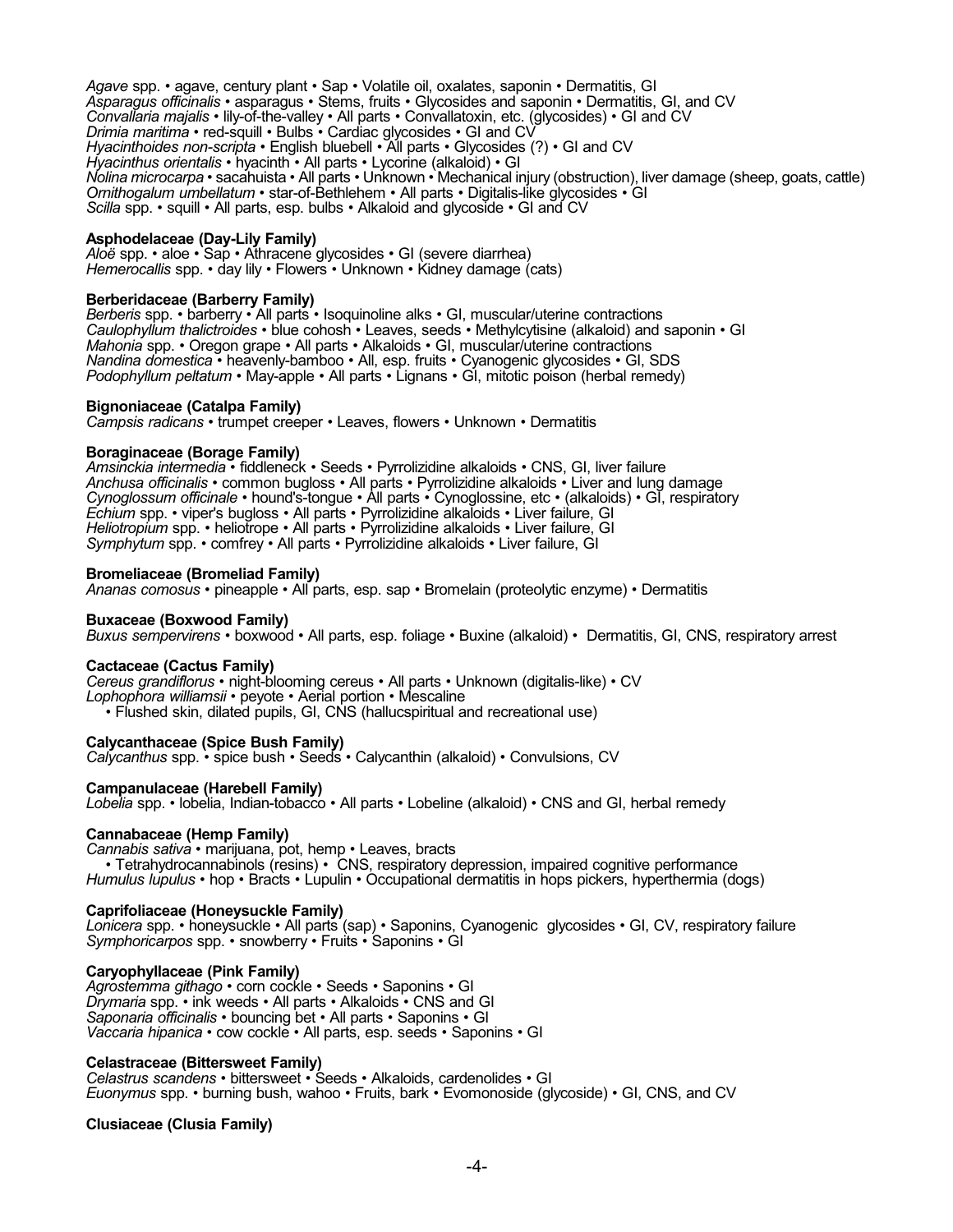*Clusia rosea* • balsam-apple • Fruits, sap • Unknown • Pronounced diarrhea

#### **Colchicaceae (Autumn-Crocus Family)**

*Colchicum autumnale* • autumn-crocus • All parts • Colchicine • GI, mitotic poison *Gloriosa superba* • glory-lily • All parts • Superbine (alkaloid • GI, convulsions

#### **Commelinaceae (Spiderwort Family)**

*Tradescantia pallida* • purple queen • Sap • Unknown • Dermatitis, eye irritation *Tradescantia spathacea* • oyster plant • Sap • Unknown • M & T, GI, respiratory

#### **Compositae [Asteraceae] (Sunflower Family)**

*Achillea millefolia* • yarrow • All parts • Alkaloids, glycosides • GI, hypersalivation (pets, horses) *Acroptilon repens* • Russian knapweed • All parts • Lactones • "Chewing sickness," mechanical injury (horses) *Ageratina altissima* • white snakeroot • All parts • Tremetol (alcohol) • Loss of appetite, weakness, pain, GI, reddened tongue/mucous membranes, coma, death ( "Milk sickness") *Ageratum conyzoides* • white weed • All parts • Pyrrolizidine alkaloids • Kidney damage (medicinal tea) *Ambrosia discolor* • white ragweed • All parts • Nitrate • GI, vitamin deficiency *Arnica* spp. • arnica • Flowers, roots • Helenalin • GI, CV, coma *Artemisia* spp. • sage, sagebrush, wormwood • All parts • Volatile oils, thujone • CNS, "sage sickness" *Baccharis halimifolia* • groundsel tree • Leaves, flowers • Cardiac glycosides • GI, CV *Baileya* spp. • desert-marigold • All parts • Sesquiterpene lactones • CNS and GI *Centaurea solstitialis* • yellow star thistle • All parts • Lactones • "Chewing sickness," mechanical injury (horses) *Erechtites* spp. • fire weeds • All parts • Diester retronecines • liver damage *Eupatorium adenophorum* • Crofton weed • Leaves • Pyrrolizidine alkaloids • Degeneration of liver bile ducts, lesions in the lungs (horses) *Flourensia cernua* • tar bush • Leaves, fruits • Unknown • GI, respiratory *Grindelia* spp. • gum weeds • All parts • Selenium • Respiratory and cardiac *Gutierrezia* spp. • broom weeds • All parts • Saponins • GI, abortion in cattle *Helenium* spp. • sneeze weeds • All parts • Sesquiterpene lactones • CNS, "spewing sickness" *Heliomeris* spp. • annual golden-eye • All parts • Unknown • Respiratory, weakness, collapse ("stringhalt disease") *Hymenoxys* spp. • rubber weeds • All parts • Hymenovin • GI *Hypochaeris radicata* • hairy cat's-ear • All parts • Unknown • "Stringhalt," peripheral nerve degeneration *Isocoma* spp. • jimmy weed • All parts • Tremetol • Milk sickness, as in *Ageratina altissima Iva angustifolia* • narrow-leaved sump weed • All parts • Lactones ? • Late gestation, abortion, stillbirths *Lactuca scariola* • wild lettuce • All parts • Unknown • GI, lung, kidney, and liver damage *Osteospermum ecklonis* • African daisy • All parts • Cyanogenic glycoside & saponin • Paralysis, respiratory *Oxytenia acerosa* • copper weed • All parts • Unknown • GI, liver and kidney damage *Psathyrotes annua* • desert velvet • All parts • Lactones ? • Liver damage *Psilostrophe* spp. • paper flowers • All parts • Psilotropin (lactone) • GI and CNS *Sartwellia flaveriae* • thread-leaved glowwort • All parts • Lactones (?) • General decline in health (goats) *Senecio* spp. • groundsel, tansy ragwort, stinking Willy • All parts • Pyrrolizidine alkaloids • Liver damage *Silybum marianum* • milk thistle • All parts • Nitrate • GI, vitamin deficiency *Solidago* spp. • goldenrods • All parts • Unknown • Salivation, lip, jaw movements, body spasms *Tanacetum vulgare* • tansy • All parts • Thujone, etc (oils) • CNS, abortions *Tetradymia* spp. • horse brush • All parts • Tetradymol • CNS, photosensitization ("Big Head"), liver *Xanthium* spp. • cocklebur • All parts, esp. seeds • Sesquiterpene alkaloids • GI, mechanical, dermatitis, SDS

#### **Convolvulaceae (Morning Glory Family)**

*Ipomoea batatus* • sweet potato • Tubers • Ipomeamarone • Liver, only in spoiled tubers *Ipomoea tricolor* • morning glory • Seeds • Ergot alkaloids • CNS

### **Coriariaceae (Coriaria Family)**

*Coriaria myrtifolia* • shanshi • Fruits • Coriamyrtin (lactone) • CNS

#### **Crassulaceae (Stonecrop Family)**

*Cotyledon orbiculata* • pig's-ears • All parts • cotyledotoxin (a bufanolide) • Paralysis, respiratory, bloating *Crassula arborescens* • silver jade plant • All parts • oxalic acid (?) • GI, incoordination *Kalanchoë* spp. • kalanchoe • All parts • Bufadienolides • CV, respiratory, paralysis, convulsions

#### **Cruciferae [Brassicaceae] (Mustard Family)**

*Armoracia lapathifolia* • horseradish • Roots • Glucosinolates • Severe GI *Barbarea vulgaris* • yellow rocket • All parts • Glucosinolates • GI *Berteroa incana* • hoary-alyssum • All parts • Unknown • Edema of limbs, GI, hematologic changes (horses) *Brassica* spp. • mustards, field mustard, cabbage, kale, rutabaga, turnip, brussel sprouts, broccoli, rape, etc.

- All parts Unknown (bacterial ?) ARDS
- All parts Glucosinolates GI, liver/kidney damage, hemolytic anemia
- All parts Glucosinolates CNS ("rape blindness")
- All parts Bloat, hemorraging of head and neck tissues
- All parts Neurotoxicosis Terpenes, alkaloids, nitroglycosides Ataxia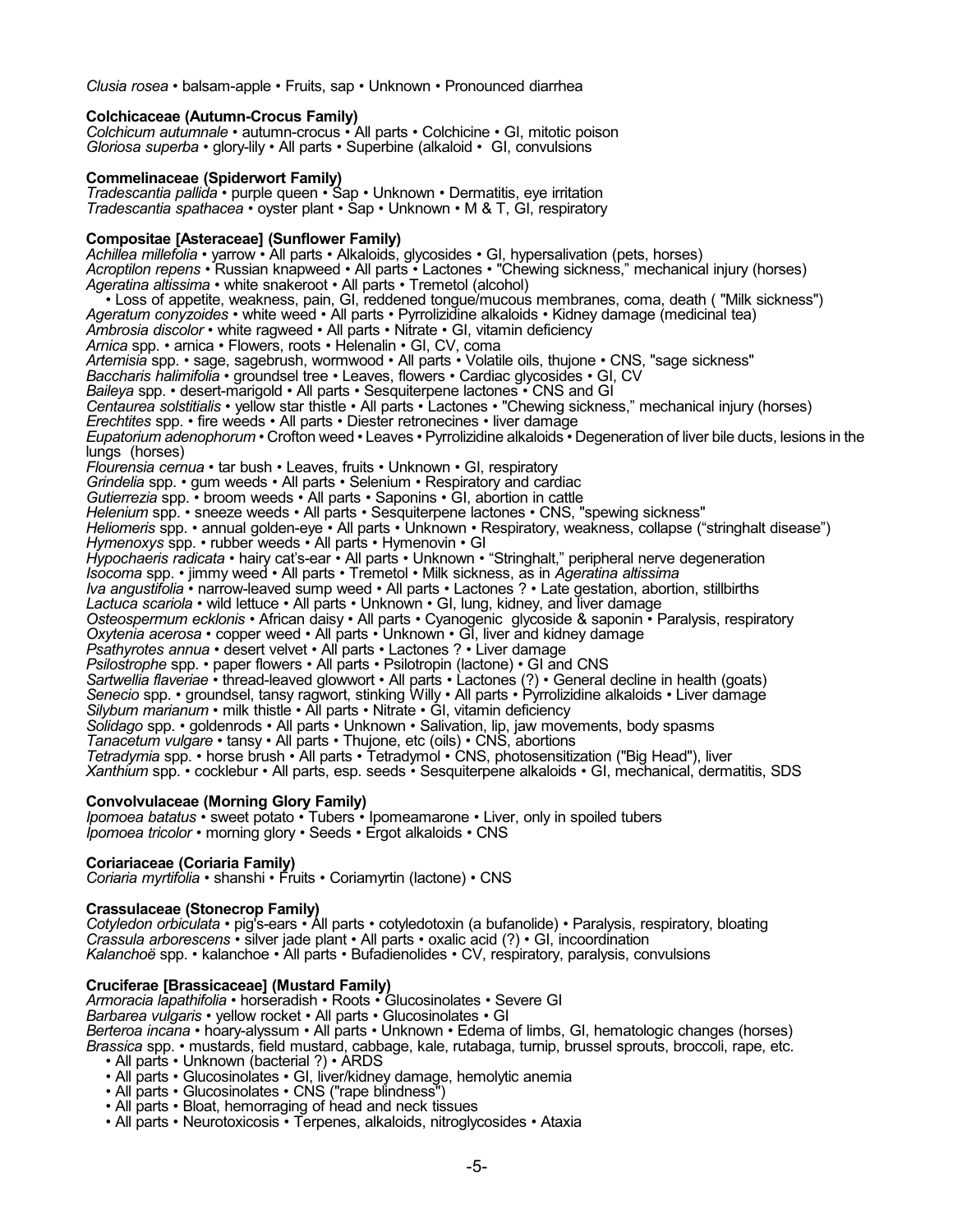• All parts • Glucosinolates • Urinary ("redwater disease") *Descurainia pinnata* • tansy mustard, flix weed • All parts • Unknown • Blindness, goiters ("paralyzed tongue") *Erysimum* spp. • wallflowers • Seeds, flowers • Glucosinolates, cardenolides • GI *Raphanus* spp. • garden radish, wild radish • Seeds • Unknown • GI irritation *Sinapis* spp. • white mustard • All parts, esp. seeds • Glucosinolates • GI *Stanleya* spp. • prince's-plume • All parts • Selenium accumulation • Malformed embryos (chicks, lambs) *Thlaspi arvense* • fan eed • Seeds • Glucosinolates • GI

#### **Cucurbitaceae (Gourd Family)**

*Bryonia* spp. • bryony • Fruits, roots • Cucurbitacins • GI, respiratory paralysis *Cucurbita* spp. • gourds, squashes • Fruits • Cucurbitacins • GI, prostration *Ecballium elaterium* • squirting cucumber• Fruits • Cucurbitacins • Uvular edema, sinusitis, rhinitis, conjunctivitis *Marah oreganus* • coastal manroot • All parts, esp. seeds • Cucurbitacins • CV, internal bleeding *Momordica charantia* • balsam-pear • Fruits • Saponins, phytotoxins • GI, hypoglycemia

#### **Datiscaceae (Datisca Family)**

*Datisca glomerata* • Durango root • All parts • Unknown • CNS, GI, death

#### **Dioscoreaceae (Yam Family)**

*Dioscorea bulbifera* • air-potato • Tubers • Alkaloid and glycoside • GI *Dioscorea* spp. • yams • Tubers • Alkaloids • CNS paralysis, teratogenic

#### **Ebenaceae (Persimmon Family)**

*Diospyros* spp. • persimmon • Fruits • None • Mechanical injury (plant tissues congeal to obstruct GI tract)

#### **Ericaceae (Heath Family)**

*Andromeda polifolia* • bog-rosemary • All parts • Grayanotoxins • GI, CNS, and CV *Kalmia* spp. • mountain-laurel, lamb kill • All parts, esp. honey • Grayanotoxins • GI, CNS, and CV *Leucothoë* spp. • Sierra-laurel • All parts • Grayanotoxins • GI, CNS, and CV *Lyonia* spp. • fetterbush, male berry • Leaves, honey • Grayanotoxins • GI, CNS, and CV *Menziesia ferruginea* • rusty leaf • Leaves • Grayanotoxins • GI, CNS, and CV *Pieris* spp. • pieris, andromeda • All parts • Grayanotoxins • GI, CNS, and CV *Rhododendron columbianum* • Labrador tea • Leaves • Grayanotoxins • GI, CNS, and CV *Rhododendron* spp. • rhododendron, azalea • All parts, esp. honey • Grayanotoxins • GI, CNS, and CV ("mad honey disease")

#### **Euphorbiaceae (Spurge Family)**

*Acalypha virginica* • three-seeded-mercury • All parts • Diterpene esters • GI *Aleurites moluccanus* • candlenut • Seeds (raw) • Saponin and phorbol • Laxative (abuse of herbal remedies) *Cnidoscolus* spp. • bull nettles • All parts •serotonin-like, cyanogens (minor) • Dermatitis from irritating hairs *Croton setigerus* • turkey mullein • All parts • None • Mechanically injurious (obstruction) *Croton* spp. • croton • All parts • Phorbol esters • GI *Euphorbia* spp. • spurges, poinsettia, crown-of-thorns, snow-on-the-mountain• All parts • Diterpene esters • Dermatitis, GI *Hippomane manchinella* • manchineel tree • All parts • Hippomane A & B (diterpenes) • Dermatitis, GI *Hura crepitans* • sandbox tree • Seeds, latex • Hurin (phytotoxin) and esters • Dermatitis, GI *Jatropha* spp. • physic nut • Seeds • Jatrophin (phytotoxin) • GI *Manihot esculenta* • cassava, yuca • Root • glycoside • Cellular asphyxiation *Mercurialis annua* • mercury • All parts • Saponins • GI *Pedilanthus tithymaloides* • slipper flower • Latex • Euphorbol and terpenes • Gastritis *Phyllanthus abnormis* • leaf flower • All parts • Unknown • GI, CNS, prostration *Reverchonia arenaria* • sand reverchonia • All parts • Unknown • Liver and kidney damage *Ricinus communis* • castor bean • Seeds • Ricinine • Dermatitis, edematous swelling • Seeds • Ricin • GI, agglutination of red blood cells *Stillingia* spp. • queen's delight, tooth-leaf • All parts • Cyanogenic glycosides • GI, cellular asphyxiation *Synadenium grantii* • African milk bush • All parts • Diterpene esters • Dermatitis, GI *Tragia* spp. • noseburn • All parts (stinging hairs) • Unknown, serotonin-like • Dermatitis *Triadica sebifera* • Chinese tallow tree • Foliage, fruits • Severe diarrhea, GI irritation *Vernicia fordii* • tung nut tree • All parts, esp. seeds • Saponins • Dermatitis, GI 000

#### **Fagaceae (Oak Family)**

*Fagus* spp. • beeches • Fruits • Tannic acid • GI *Quercus* spp. • oaks • Fruits • Tannins and gallotannins • M & T, GI

#### **Garryaceae (Silk-Tassel Family)**

*Aucuba japonica* • Japanese aucuba • All parts, esp. fruits • Aucubin (glycoside) • GI

#### **Gelsemiaceae (Jessamine Family)**

*Gelsemium* spp. • yellow jessamine, evening trumpet-flower • All parts, including honey • Indole alkaloids • Respiratory, CNS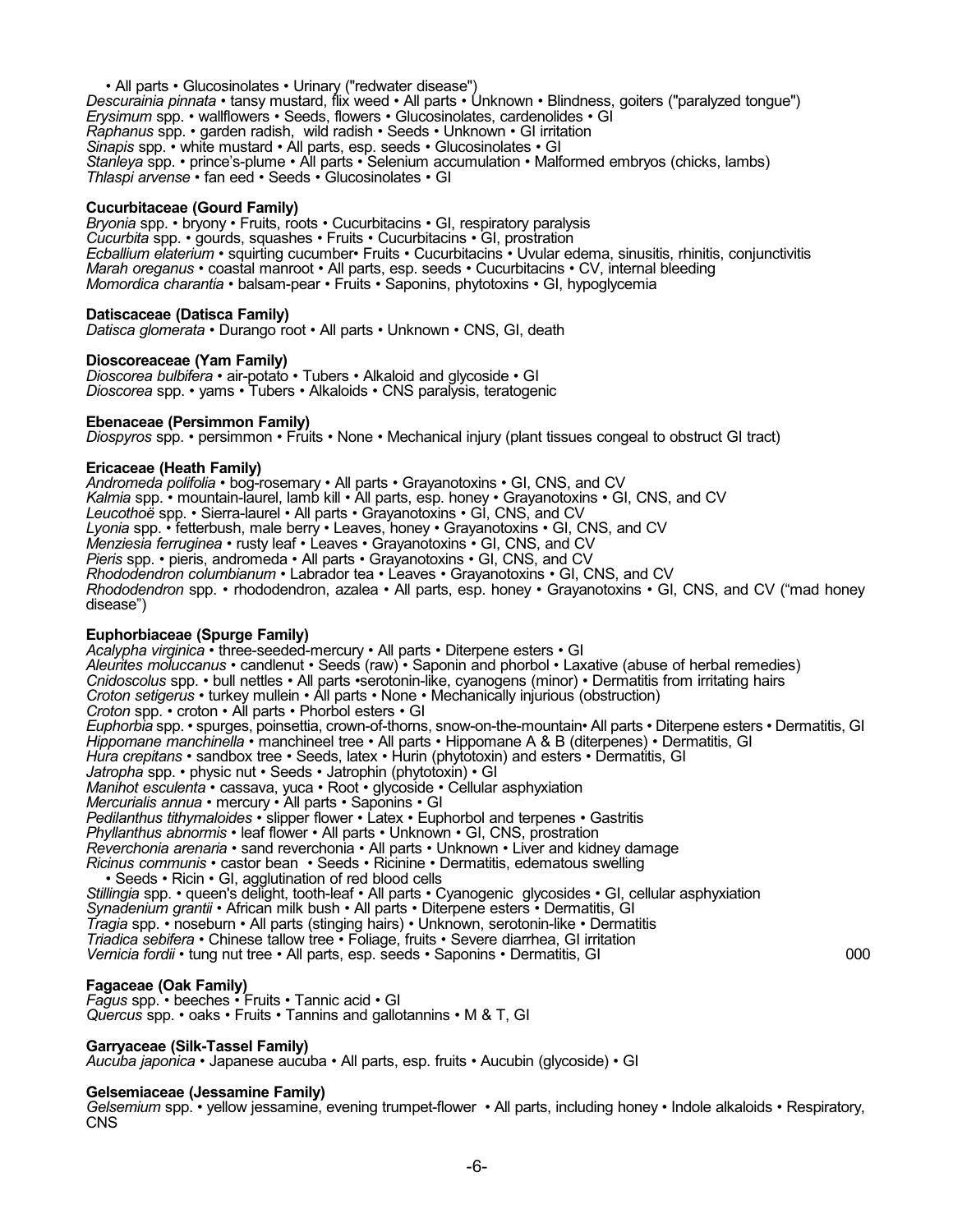#### **Gentianaceae (Gentian Family)**

*Centaurium floribundum* • centaury • All parts • Unknown • GI, frequent urinations, liver and kidney damage

#### **Geraniaceae (Geranium Family)**

*Erodium* spp. • filaree • All parts • Cyanogenic glycosides • Cellular asphyxiation

#### **Gramineae [Poaceae] (Grass Family)**

*Anthoxanthum odoratum* • sweet vernal grass • All parts • Coumarin • Hemorrhaging *Aristida* spp. • three-awn grass • Awns • None • Mechanically injurious (penetration) *Avena sativa* • oats • All parts • Nitrites ("grass tetany") *Bambusa* spp. • bamboo • Young shoots • Cyanogenic glycosides • Cellular asphyxiation *Bromus* spp. • ripgut grass • Awns • None • Mechanically injurious (penetration) *Cenchrus* spp. • fountain grasses, millets • All parts • Nitrates • Weakness, labored breathing, death *Cynodon dactylon* • Bermuda grass • All parts • Unknown • CNS, photosensitization, dermatitis *Festuca arundinacea* • alta fescue • All parts (fungal endophyte) • Alkaloids, nitrates ("fescue foot") *Festuca temulenta* • darnel • All parts • Temuline (from a fungal endophyte) • CNS, GI *Glyceria* spp. • manna grass • All parts • Cyanogenic glycosides • Cellular asphyxiation *Heteropogon contortus* • tanglehead • Callus • None • Mechanically injurious (penetration) *Hierochloë odorata* • vanilla grass, holy grass • All parts • Coumarin • Hemorrhaging *Hilaria* spp. • galleta, tobosa grass • All parts (fungal endophyte) • Ergot alkaloids ("staggers") *Holcus lanatus* • velvet grass • All parts • cyanogenic glycosides • Cellular asphyxiation *Hordeum jubatum* • foxtail barley• Awns • None • Mechanically injurious (penetration) Panicum spp. • panic grasses • All parts • Saponins (?) • GI, liver and bladder damage *Paspalum dilatatum* • Dallis grass • Grains (infected by *Claviceps* fungus) • Ataxia, collapse ("paspalum staggers") *Phalaris* spp. • canary grass • All parts • Ergot alkaloids from endophytic fungus (*Claviceps*) • Tremors, incoordination, acute or chronic staggers, hallucinations ("staggers") *Phragmites australis* • common reed • Roots • Tryptamine derivatives • Hallucinations *Secale cereale* • rye • Grain • Ergot alkaloids from endophytic fungus (*Claviceps*) • Convulsions, hallucinations, miscarriages, gangrenous loss of extremities *Setaria* spp. • foxtail • Awns • None • Mechanically injurious (penetration)

*Sorghastrum nutans* • Indian grass • All parts • Cyanogenic glycosides • Cellular asphyxiation *Sorghum* spp. • sorghum, milo, Columbus grass, Johnson grass• All parts *•* Cyanogenic glycosides

• Cellular asphyxiation, anoxia • Nitrates (accumulated) • Neurological disease, ataxia, paralysis, urinary incontinence *Stipa* spp. • needle grass, rice grass, needle-and-thread grass, porcupine grass • All parts

• Unknown • Drowsiness and stupor (*S. robusta*) • Awns • None • Mechanically injurious (penetration) *Triticum aestivum* • wheat • All parts • Cyanogenic glycosides, nitrates • Grass tetany, photosensitization *Urochloa* spp. • signal grass • All parts • Nitrates • Colic, photosensitization, kidney disease, rumen disturbance Zea *mays* • corn, maize • Stem, leaves • Nitrates • Circulatory

#### **Hippocastanaceae (Buckeye Family)**

*Aesculus* spp. • horse-chestnut, buckeye • All parts • Aesculin (saponin) • CNS (ataxia, paralysis), GI, temporary blindness

#### **Hydrangeaceae (Hydrangea Family)**

*Hydrangea* spp. • hydrangea • All parts, esp. buds, leaves • Cyanogenic glycosides • GI, cellular poison

#### **Hydrophyllaceae (Waterleaf Family)**

*Phacelia* spp. • phacelia • Leaves, stems • Geranylhydroquinone • Dermatitis from stinging hairs *Turricula parryi* • poodle-dog bush • Leaves, stems • Unknown • Intense dermatitis from stinging hairs 000 *Wigandia caracasana* • Caracas wigandia • Leaves, stems • Histamines, acetylcholine, 5-hydroxytryptamine • Dermatitis from stinging hairs

#### **Hypericaceae (St. John's Wort Family)**

*Caulophyllum inophyllum* • mast wood • Seeds • Inophyllum, calophylloides, etc. • GI *Hypericum* spp. • St. John's wort • All parts, esp. leaves/flowers • Hypericin • Photosensitization, capillary damage, sloughing of skin, GI, CV (medicinal and pharmaceutical uses)

#### **Iridaceae (Iris Family)**

*Gladiolus* spp. • gladiolus • All parts, esp. bulbs • Unknown • GI, CV, anemia, ataxia *Homeria* spp. • Cape-lily • All parts • Epoxyscillirosidine (a cardiac glycoside) • GI and CV *Iris* spp. • iris • All parts, esp. bulbs • Irisin (resin) • GI *Moraea polystachya* • Cape blue-tulip • All parts • Alkaloids • GI, prostration

#### **Juglandaceae (Walnut Family)**

*Juglans* spp. • walnuts • Wood shavings • Juglone (a naphthaquinone) • Inflammation of limbs and hooves (horses)

#### **Juncaginaceae (Arrow-Grass Family)**

*Triglochin* spp. • arrow-grass • All parts • Cyanogenic glycosides • Cellular asphyxiation, SDS (cattle)

#### **Labiatae [Lamiaceae] (Mint Family)**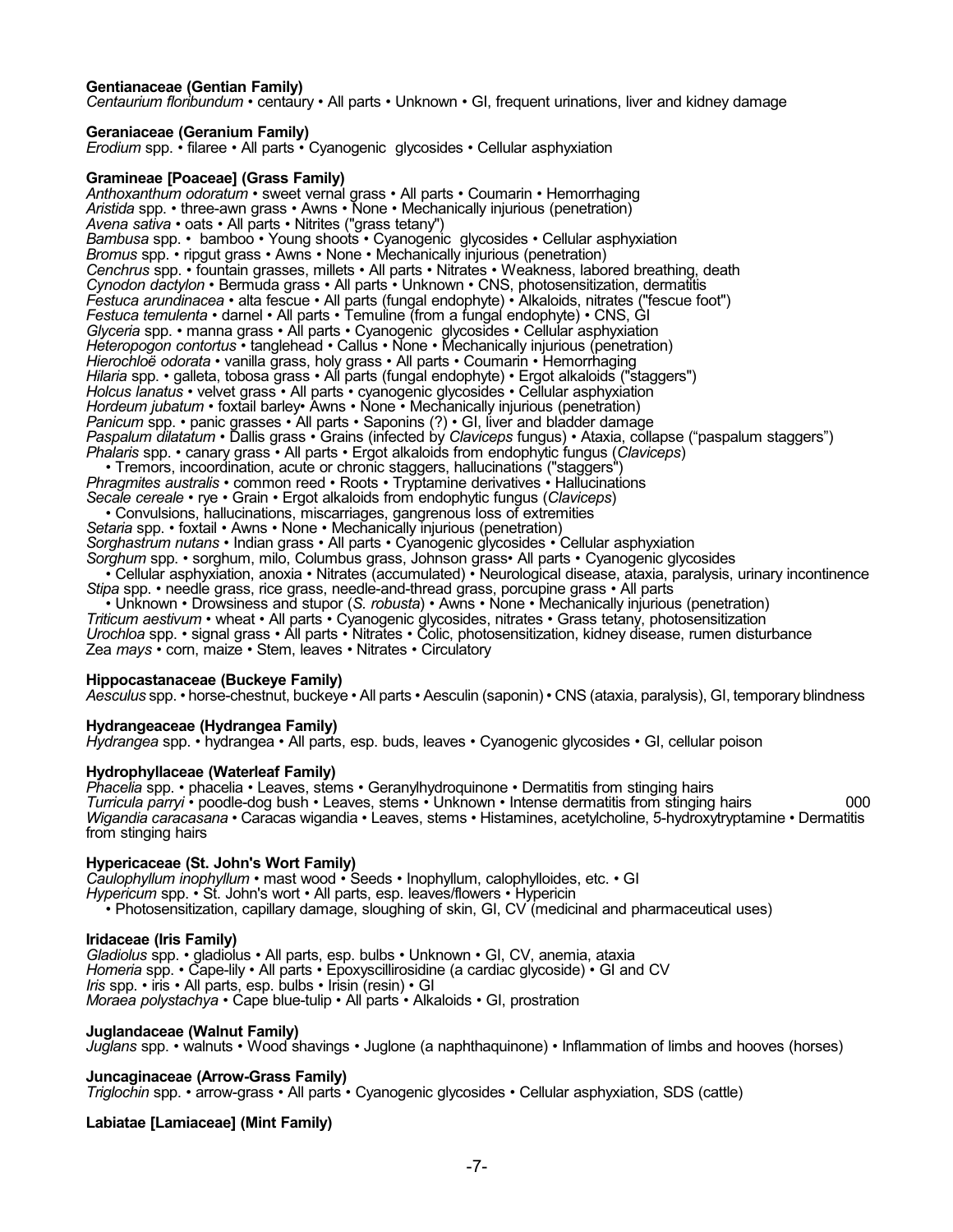*Galeopsis tetrahit* • hemp-, bee-, or dog-nettle • Seeds • Unknown • GI, sweating, tremors, anorexia, jaundice *Glechoma hederacea* • creeping charlie • All parts • Volatile oils (?) • CNS *Hedeoma pulegioides* • American pennyroyal • All parts • Pulegone (essential oil) • Hepatic necrosis *Mentha pulegium* • pennyroyal • All parts • Pulegone (oil) • Respiratory, liver damage *Perilla frutescens* • perilla mint • All parts • Ketones • Respiratory *Salvia officinalis* • sage • Leaves • Unknown • GI (only in excess) *Salvia reflexa* • lance-leaved sage • All parts • Nitrates (?) • GI, muscular weakness *Stachys arvensis* • field-nettle, stagger weed • All parts • Unknown • CNS, incoordination *Thymus vulgaris* • thyme • All parts • Thyme oil • Dermatitis, GI, CNS, CV

#### **Lauraceae (Laurel Family)**

*Persea americana* • avocado • All parts • Persin • cessation of milk flow, allergic responses, CV *Sassafras albidum* • sassafras • Root • Safrole • Carcinogenic, overuse as a flavoring *Umbellularia californica* • California bay • Leaves • Umbellulone (irritating oil) • Dermatitis, headaches, eye irritation

#### **Leguminosae [Fabaceae] (Pea or Bean Family)**

*Abrus precatorius* • jequirity bean • Seeds • Abrin • GI, ulcerations, hemorrhaging, death *Acacia berlandieri* • guajillo • Leaves, fruits • Phenylethylamine • CNS, ataxia ("limber leg") *Acacia greggii* • cat's-claw • Stems, leaves • Cyanogenic glycoside • GI, cellular asphyxiation *Albizzia julibrissin* • mimosa tree • Fruits • Pyroxidine alkaloids • Tremors, excessive salivation, seizures *Astragalus* spp. • locoweed, milkvetch

- *•* All parts Alkaloids CNS, respiratory failure
- All parts Selenium accumulation Dermatitis, GI, anemia
- Tops, esp. leaves Miserotoxin Emphysema, ataxia
- All parts Miserotoxins Circulatory, CNS, paralysis

*Baptisia* spp. • wild indigo • All parts • Cytisine, etc • GI, death by asphyxia

*Caesalpinia* spp. • bird-of-paradise • Fruits • Alkaloids • GI

*Canavalia ensiformis* • jack bean, horse bean • Seeds • Proteins, amino acids, glycosides • Diarrhea, GI *Cassia fistula* • golden shower • All parts • Emodin (glycoside) • GI

*Chamaecrista* spp. • partridge pea • Fruits • Anthraquinones • Diarrhea, GI irritation

*Crotalaria* spp. • rattlebox • All parts • Alkaloids • CNS and GI

*Cytisus* spp. • brooms • All parts • Cytisine and sparteine • CNS, respiratory failure

*Dermatophyllum secundiflorum* • mescal bean • Seeds • Quinolizidine alkaloids • CNS, GI, CV, seizures

*Erythrina* spp. • coral tree • Seeds, bark • Curare-like alkaloids • CNS, respiratory paralysis

*Galega officinalis* • goat's rue • All parts • Guanadine derivatives • Pulmonary edema, respiratory distress

*Glottidium vesicarium* • bladderpod • Immature seeds • Saponins • GI, respiratory, CV

*Glycine max* • soy bean • Seeds • Lectins • Circulatory (agglutination), goitrogenic

*Gymnocladus dioica* • Kentucky coffee bean • Seeds • Cytisine • CNS and GI

*Indigofera hendecaphylla* • creeping indigo • All parts • Unknown • Kidney/liver damage, reproductive effects

*Lablab purpureus* • hyacinth bean • Seeds • Cyanogenic glycoside • GI, cellular poison

*Laburnum anagyroides* • golden chain tree • Flowers, seeds • Cytisine • CNS, respiratory failure

*Lathyrus sativus* • sweet peas • Seeds • Amino acids (BODAP, DABA, OxDABA) • CNS

• Irreversible paralysis of the hind or lower limbs, pain, burning/prickling sensation, muscle spasms, stiffness, loss of muscle control, cramps, ataxia, paralysis, death (lathyrism or neurolathyrism) (humans, esp. young males, horses, livestock)

*Lathyrus* spp. • everlasting pea, sweet pea • Seeds • Amino acids

• Acute, sometimes fatal, neurological effects that vary with the species

*Leucaena leucocephala* • white lead tree • All parts • Mimosine (amino acid) • Hair loss, stunted growth

*Lonchocarpus violaceus* • violet lance pod • All parts • Rotenone • GI, circulatory, respiratory failure

*Lotus corniculatus* • bird's-foot trefoil • All parts • Cyanogenic glycosides • Ataxia, labored respiration, seizures

Lupinus spp. • lupines, blue bonnets • Seeds, etc. • Alkaloids • CNS, skeletal malformations ("crooked calf disease") *Medicago* spp. • alfalfa • All parts • Saponins/estrogen • Photosensitization, infertility

*Melilotus* spp. • sweet clovers• All parts • Dicoumarin • Severe hemorrhaging ("the bleeds")

*Millettia pinnata* • pongam tree • Seeds, roots • Saponin • GI

*Mucuna pruriens* • velvet bean • Seeds • Prurieninin • Reduces smooth muscle contractions, allergy to hairs on pods *Oxytropis* spp. • locoweeds • All parts • Alkaloids • CNS and respiratory failure

*Pachyrhizus erosus* • yam bean • Seeds • Saponin, rotenone, pachyrrhizin • GI, catharsis, leucoencephalopathy *Pediomelum argophyllum* • silver-leaved Indian breadroot • Seeds • Unknown • Photosensitization, GI *Phaseolus* spp. • lima bean, kidney bean

• Seeds • Cyanogenic glycosides • Cellular asphyxiation

• Seeds • Lectins, enzyme inhibitors • GI, blocks starch digestion

*Pisum sativum* • garden pea • All parts, esp. fruits, leaves • Unknown (mycotoxin ?) • CNS (rare), ataxia *Prosopis glandulosa* • mesquite• All parts • Unknown (tyramines ?)

• Weight and hair loss; awkward tongue, jaw, and chewing action; excessive salivation

*Robinia pseudoacacia* • black locust • Leaves, seeds • Phytotoxin +glycoside • GI, agglutination *Samanea saman* • rain tree, saman • Seeds • Saponin • GI

*Senna* spp. • senna, sicklepod • All parts, esp. seeds • Anthraquinones • GI, muscle degeneration *Sesbania* spp. • coffee weed, sesbane • Seeds • Sesbanine (alkaloid) + saponins • GI, respiratory

*Spartium junceum* • Spanish broom • Leaves, flowers, seeds • Quinolizidine alkaloids • GI, circulatory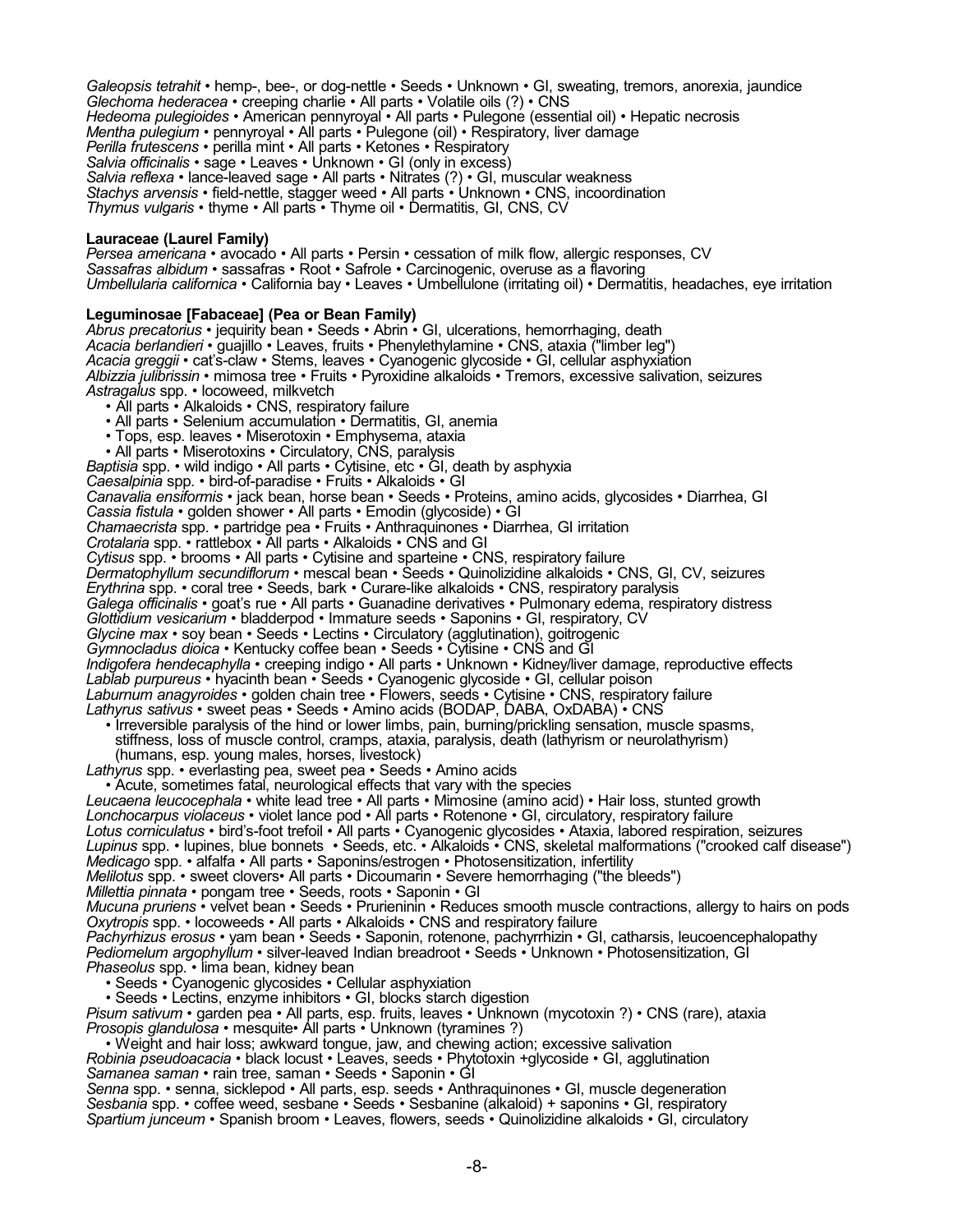*Tephrosia* spp. • goat's rue, hoary pea • Roots • Rotenone • Liver disease ("water belly") (fish poison) *Thermopsis macrophylla* • golden banner • Leaves, flowers, seeds • Quinolizidine alkaloids, GI, CNS *Trifolium incarnatum* • crimson clover • All parts • None • Mechanically injurious (obstruction) *Trifolium* spp. • clovers • All parts • Isoflavones, coumarins, cyanogenic glycosides

• GI, excessive salivation ("slobbers"),

• Hypothermia, lacrimation, increased frequency of urination, decreased milk production, photosensitivity *Vicia* spp. • fava bean, horse bean, vetch

• Neuropathy snydrome • Seeds • Cyanoalanine, cyanogenic glycosides • Symptoms similar to rabies, including seizures, sudden death (livestock, birds)

- Dermatopathy syndrome Foliage Unknown Dermatitis, gray streaks in tissues (horses and cattle)
- Favism Seeds hemolytic anemia, discolored urine, jaundice, back-abdominal pain (humans with glucose-6-phosphate dehydrogenase deficiency)

*Wisteria* spp. • wisteria • Seeds • Lycorine and wistarine (glycosides) + lectins

• GI, headache, dizziness, confusion, excessive sweating

#### **Liliaceae (Lily Family)**

*Tulipa* spp. • tulips • All parts • Alkaloids • GI

#### **Linaceae (Flax Family)**

*Linum usitatissimum* • flax • All parts • cyanogenic glycosides, linatine • Cellular asphyxiation

#### **Loganiaceae (Logania Family)**

*Spigelia* spp. • pink root • All parts • Spigeline • GI, convulsions

#### **Lythraceae (Loosestrife Family)**

*Heimia salicifolia* • shrubby yellow crest • All parts • Quinolizidine alkaloids • CNS *Punica granatum* • pomegranate • Bark • Piperidine alkaloids, oxalate, tannins • GI, CV, CNS , respiratory distress, death (in excessive dose)

#### **Magnoliaceae (Magnolia Family)**

*Magnolia grandiflora* • bull bay, magnolia • Wood, leaves • Lactone (?) • Dermatitis

#### **Malvaceae (Mallow Family)**

*Abutilon theophrasti* • velvet leaf • Foliage, seeds • Unknown, nitrate accumulation • Depression, jaundice *Gossypium* spp. • cotton • Seeds • Gossypol (pigment), GI, cardiac failure, male sterility *Malva parviflora* • cheese weed • All parts • Unknown + nitrates • CNS, *Modiola caroliniana* • Carolina bristle mallow • All parts • Unknown • Ataxia, collapse, seizures

#### **Meliaceae (Chinaberry Family)**

*Melia azedarach* • China berry tree • All parts, esp. fruits • Triterpenoid neurotoxin • CNS, GI, death *Swietenia mahagoni* • mahogany • Seeds • Unknown • GI and CV

#### **Melanthiaceae (Wake Robin Family)**

*Amianthium muscaetoxicum* • stagger-grass • Leaves • Alkaloid (?) • GI, respiratory *Melanthium virginicum* • bunch flower • Stems, leaves • Unknown • CNS, CV, and respiratory *Veratrum* spp. • false hellebore • All parts • Alkaloids • CNS, GI, CV, teratogenic effects, SDS *Zigadenus* spp. • death-camas • All parts • Zygadenine, etc. • GI, vasomotor collapse, M & T, SDS

#### **Melianthaceae (Melianthus Family)**

*Melianthus* spp. • honey bush, honey flower • All parts • Bufadienolides (glycosides) • CV

#### **Menispermaceae (Moonseed Family)**

*Cocculus indicus* • Indian cockle • Fruits • Picrotoxin • GI, convulsions, coma *Menispermum canadense* • moonseed • Fruits • Dauricine • GI

#### **Moraceae (Mulberry Family)**

*Ficus* spp. • fig • Sap • Ficin + methyoxypsoralen • Dermatitis, photodermatitis *Maclura pomifera* • Osage-orange, bois d'arc • Fruits • None • Mechanically injurious (obstruction) *Morus* spp. • mulberry • Sap • Unknown • Dermatitis, GI, CNS

#### **Musaceae (Banana Family)**

*Strelitzia* spp. • bird-of-paradise • Fruits, seeds • Unknown • GI, vertigo

#### **Myoporaceae (Myoporum Family)**

*Myoporum* spp. • ngaio tree, myoporum • Leaves, fruits • Ngaione • GI, convulsions, coma, death

#### **Myristicaceae (Nutmeg Family)**

*Myristica fragrans* • nutmeg • Seeds + covering • Myristicin • GI, CNS (recreational drug use)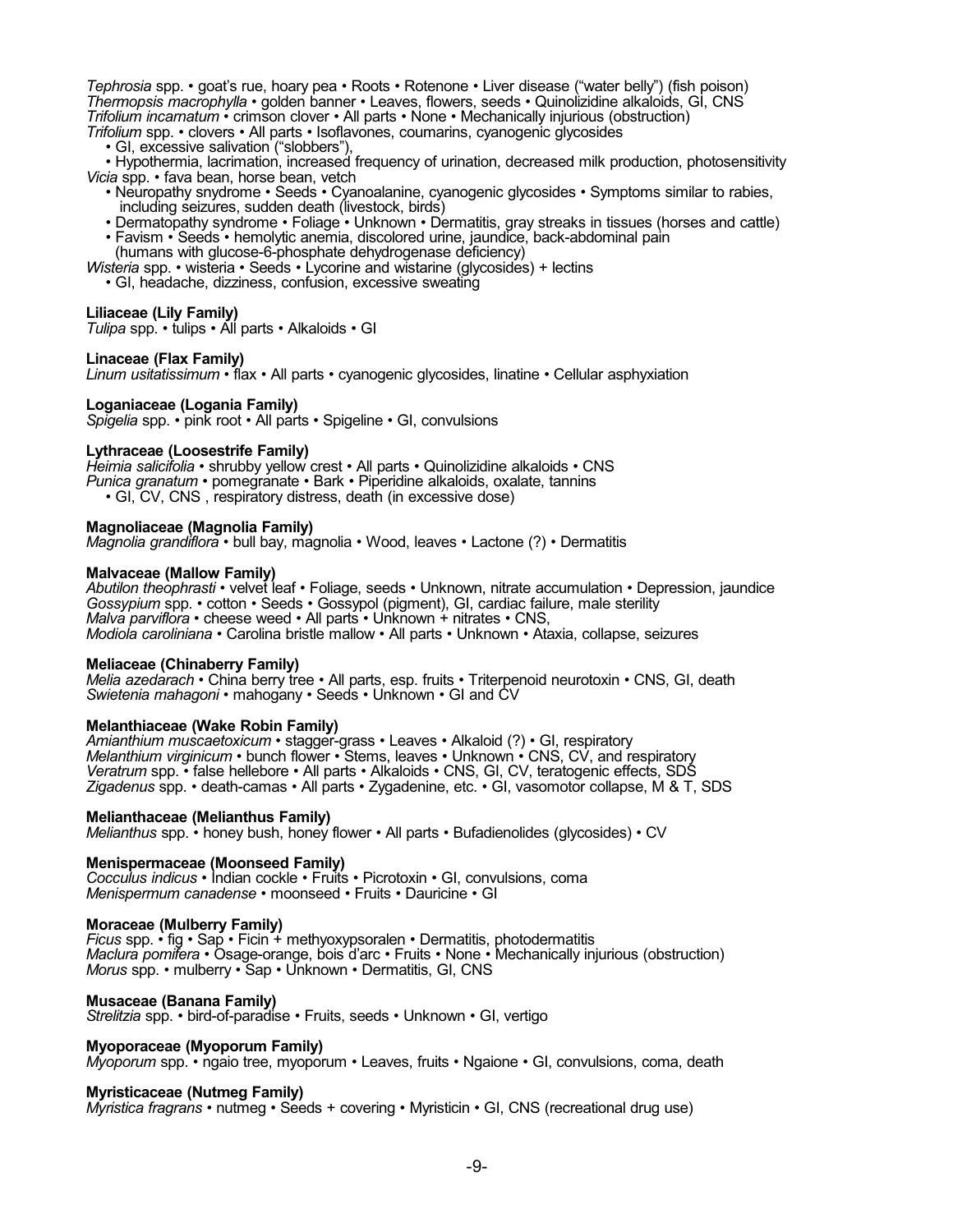#### **Myrtaceae (Myrtle Family)**

*Eucalyptus* spp. • eucalyptus • Leaves • Cyanogenic glycosides, monoterpenes • GI, CNS, respiratory *Melaleuca quinquenervia* • cajeput tree • Stems, leaves • Irritating oil • Dermatitis, respiratory

#### **Nitrariaceae (Nitraria Family)**

*Peganum harmala* • African rue • Seeds • Indole alkaloids • CNS (recreational drug use)

#### **Nyctaginaceae (Four o'clock Family)**

*Mirabilis jalapa* • four o'clock • Seeds, roots • Trigonelline (alkaloid) • Dermatitis, GI

#### **Oleaceae (Olive Family)**

Ligustrum spp. • privet • All parts • Syringin (glycoside) • GI, kidney damage, death

#### **Orchidaceae (Orchid Family)**

*Cypripedium* spp. • lady slipper orchid • Stems, leaves • Unknown • Dermatitis from irritating hairs

#### **Oxalidaceae (Oxalis Family)**

*Oxalis pes-caprae* • Bermuda-buttercup • All parts • Oxalates • GI, circulatory

#### **Palmae (Palm Family)**

*Areca catechu* • betel nut palm • Seeds • Arecoline, etc. (alkaloids) • CNS and GI *Caryota* spp. • fish-tail palm • Fruits • Calcium oxalate • Dermatitis, M & T

#### **Papaveraceae (Poppy Family)**

*Argemone* spp. • prickly poppy • Seeds • Berberine, protopine • CNS and GI *Chelidonium majus* • celandine • Seeds, root • Isoquinoline alkaloids • CNS, GI, circulatory *Corydalis* spp. • fumitory, fitweed • All parts • Chelidonine (alkaloid) • GI, trembling and convulsions *Dicentra* spp. • dutchman's breeches • All parts • Chelidonine (alkaloid) • GI, trembling and convulsions *Eschscholzia californica* • California poppy • Alkaloids • Analgesic and sedative effects *Fumaria officinalis* • drug or common fumitory • Stems • Fumarine (alkaloid) • Hypotension in high doses *Papaver* spp. • opium poppy, ornamental poppies • All parts • Isoquinoline alkaloids • CNS and GI, (medicinal and recreational use)

*Sanguinaria canadensis* • bloodroot • All parts • Isoquinoline alkaloids • CNS and GI

#### **Phytolaccaceae (Pokeweed Family)**

*Phytolacca americana* • poke weed, poke berry • All parts • Resin, saponin, alkaloid, PWM (pokeweed mitogen) • GI, mitogenic effects

#### **Pittosporaceae (Pittosporum Family)**

*Pittosporum* spp. • pittosporum, cheese wood • All parts • Saponins • GI

#### **Plumbaginaceae (Leadwort Family)**

*Plumbago* spp. • plumbago, leadwort • All parts • Plumbagin • Dermatitis

#### **Polygonaceae (Smartweed Family)**

*Fagopyrum esculentum* • buckwheat • Seeds • Fagopyrin • Photosensitization *Polygonum* spp. • smartweed, knotweed • All parts • Unknown (nitrates ?) • Photosensitization, liver damage, pulmonary edema, convulsions, SDS *Rheum rhabarbarum* • rhubarb • Leaf blades • Anthraquinone glycosides • GI and circulatory *Rumex* spp. • dock • All parts • Oxalates • GI, circulatory, SDS

#### **Portulacaceae (Purslane Family)**

Portulaca oleracea • Purslane• All parts • Oxalates • Tremors, tetany, depression, recumbency, coma, death

#### **Primulaceae (Primrose Family)**

*Anagallis arvensis* • scarlet pimpernel • All parts • Saponin, glycoside, volatile oil • Dermatitis, GI *Cyclamen* spp. • cyclamen • All parts • Cyclamin and other triterpene saponins • Membrane damage, dermatitis, GI, circulatory damage, respiratory distress *Primula obconica* • primrose • All parts • Primin • Dermatitis, GI

#### **Proteaceae (Protea Family)**

*Grevillea* spp. • silk-oak • Sap • Catechols • Dermatitis

#### **Ranunculaceae (Buttercup Family)**

*Aconitum* spp. • monkshood, wolf's-bane • All parts • Terpene alkaloids • Cardiac and circulatory *Actaea* spp. • baneberry • Roots, fruits • Protoanemonin • CNS, GI, circulatory *Adonis* spp. • pheasant's-eye • All parts • Digitalis-like glycosides • CV, GI *Anemone* spp. • windflower, pasque flower • All parts • Ranunculin • GI irritation *Caltha* spp. • marsh-marigold • All parts • Diterpene alkaloids • M & T and GI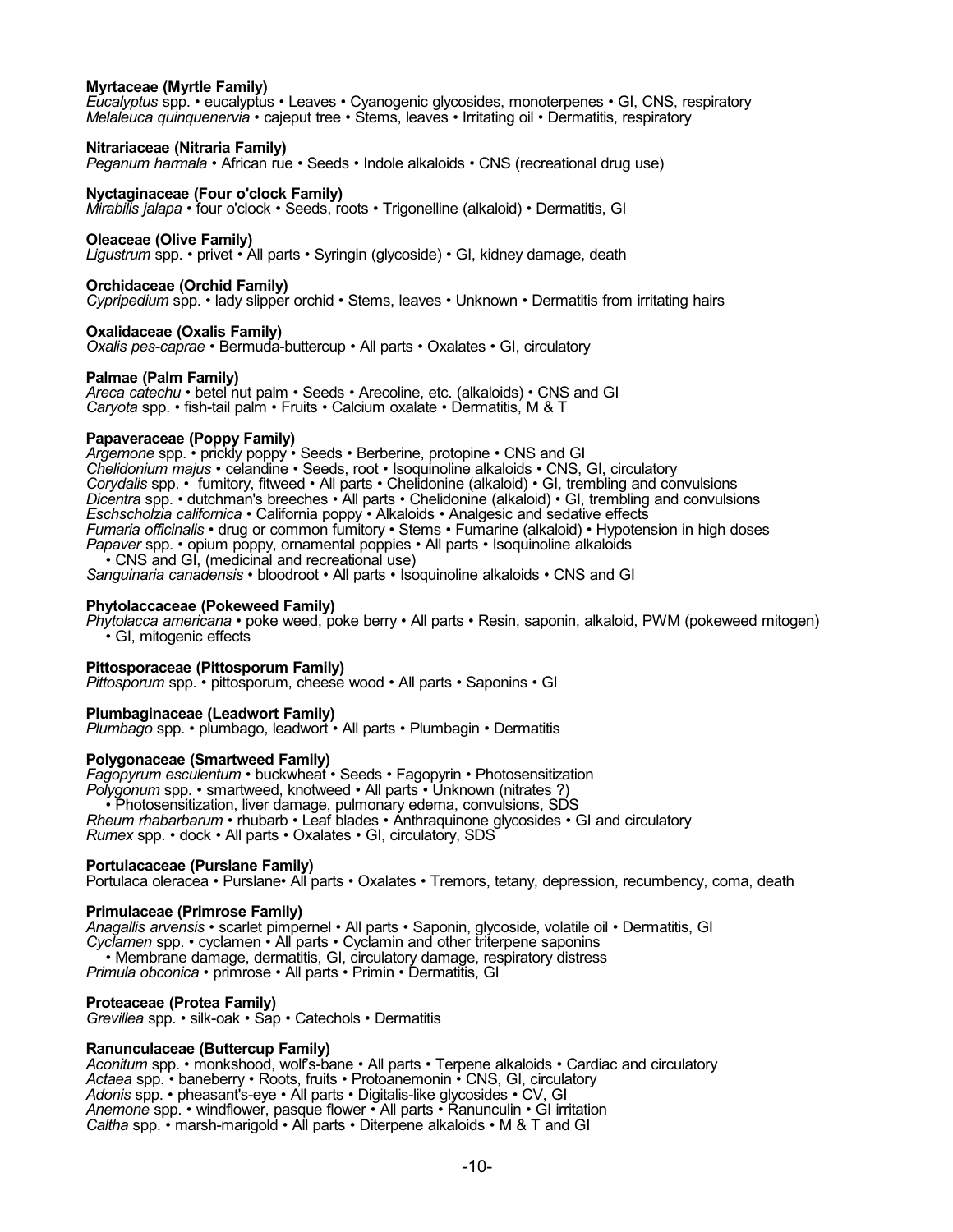*Clematis* spp. • virgin's bower • All parts • Protoanemonin • M & T, GI, CNS Consolida spp. • knight's spur • All parts • Terpene alkaloids • GI, arrhythmia, respiratory distress *Delphinium* spp. • larkspur, stagger weed • All parts • Delphinine, ajacine, etc. GI, respiratory, SDS *Eranthis hyemalis* • winter-aconite • All parts, esp. tubers • Cardiac glycosides • GI, CV, impaired vision *Helleborus niger* • Christmas-rose • All parts • Protoanemonin, saponins, cardiac glycosides • Dermatitis, GI, CV *Hydrastis canadensis* • golden seal • All parts • Hydrastine • CNS and GI *Ranunculus* spp. • buttercups • All parts • Protoanemonin • GI

#### **Rhamnaceae (Buckthorn Family)**

*Frangula purshiana* • cascara • Bark • Anthraquinones • GI, kidney damage, (medicinal use as a purgative) *Karwinskia humboldtiana* • coyotillo • Fruits • Anthracenones • Paralysis *Rhamnus* spp. • buckthorn • Fruits • Anthraquinones • GI

#### **Rosaceae (Rose Family)**

*Amelanchier* spp. • serviceberry • All parts, esp. fruits • Cyanogenic glycosides • GI, cellular asphyxiation *Cercocarpus* spp. • mountain-mahogany • Leaves • Cyanogenic glycosides • GI, cellular asphyxiation *Cotoneaster* spp. • cotoneaster• Fruits, leaves • Cyanogenic glycosides • GI, cellular asphyxiation *Eriobotrya japonica* • loquat • Seeds • HCN glycosides • GI, convulsions, coma *Heteromeles arbutifolia* • Christmas berry • All parts, esp. leaves • Cyanogenic glycosides • GI, cellular asphyxiation, SDS *Malus sylvestris* • apple • Seeds • Cyanogenic glycosides • GI, cellular asphyxiation *Prunus* spp. • almond, apricot, cherry-laurel, peach, plum • Seeds, leaves • Cyanogenic glycosides • GI, cellular asphyxiation *Pyracantha* spp. • firethorn • Fruits, leaves • Cyanogenic glycosides • GI, cellular asphyxiation

*Pyrus communis* • pear • Seeds • Cyanogenic glycosides • GI, cellular asphyxiation *Rhodotypos scandens* • jet bead• Fruits • Cyanogenic glycosides (?) • Hypoglycemia, convulsions

#### **Rubiaceae (Madder Family)**

*Carapichea ipecacuanha* • ipecacuanha • Emetine and other alkaloids • Respiratory distress, CV, GI, convulsions, coma, death (misuse of ipecac, an emetic) *Cephalanthus occidentalis* • button bush• All parts, esp. leaves • Glycosides • Spasms, paralysis *Mitragyna speciosa* • Kratom • Leaves • Mitragynine (alkaloid)

• Coma, respiratory failure, cardiac arrest (herbal-recreational uses)

#### **Rutaceae (Citrus Family)**

*Citrus aurantiifolia* • lime • Fruits • Limonene, etc. (terpenes) • Respiratory, photodermatitis ("Club Med dermatitis") *Dictamnus albus* • burning bush • All parts • Furocoumarins • Photodermatitis *Poincirus trifoliata* • trifoliate-orange • Fruits • Saponin (?) • GI *Ptelea* spp. • hop tree, wafer-ash • All parts • Furocoumarins • Photodermatitis *Ruta graveolens* • rue • All parts • Furocoumarins • Photodermatitis *Skimmia japonica* • skimmia • All parts, esp. fruits • Skimmianine • CV, respiratory *Thamnosma* spp. • turpentine broom • All parts • Furocoumarins • Photodermatitis Zanthoxylum spp. • prickly-ash • Leaves, bark • Unknown • CNS, blindness, inability to swallow

#### **Santalaceae (Sandalwood Family)**

*Phoradendron leucarpum* • oak mistletoe • All parts • Phoratoxin (lectin) • GI, CV, abortions *Viscum album* • European mistletoe • Stems, leaves • Viscumin and viscotoxin (lectins) • GI, abdominal pain, convulsions

#### **Sapindaceae (Soapberry Family)**

*Blighia sapida* • akee • Fruits, seeds • Hypoglycin A & B • "Vomiting sickness of Jamaica" *Sapindus* spp. • soapberry • Fruits • Saponin • Dermatitis, GI

#### **Sapotaceae (Sapodilla Family)**

*Manilkara zapota* • sapodilla • Bark, seeds • Sapotin (glycoside) • GI

**Sarcobataceae (Greasewood Family)** *Sarcobatus vermiculatus* • greasewood • All parts • Oxalates • GI and circulatory, dermatitis, SDS

**Schisandraceae (Star Anise Family)** *Illicium anisatum* • star anise • All parts • Unknown • GI, coma, convulsions

#### **Scrophulariaceae (Scroph Family)**

Castilleja spp. • Indian paintbrush • All parts • Selenium (accumulated) • Pulmonary edema, GI, abdominal pain, CV, liver distress, tremors, death *Digitalis* spp. • foxglove • All parts • Digitalis glycosides, saponin • GI and CV *Veronicastrum virginicum* • Culver's root• Roots • Leptandrin • Violent emesis and purging

#### **Simaroubaceae (Simarouba Family)**

*Ailanthus altissimus* • tree-of-heaven • Leaves, bark, flowers • Ailanthin, etc. Dermatitis, GI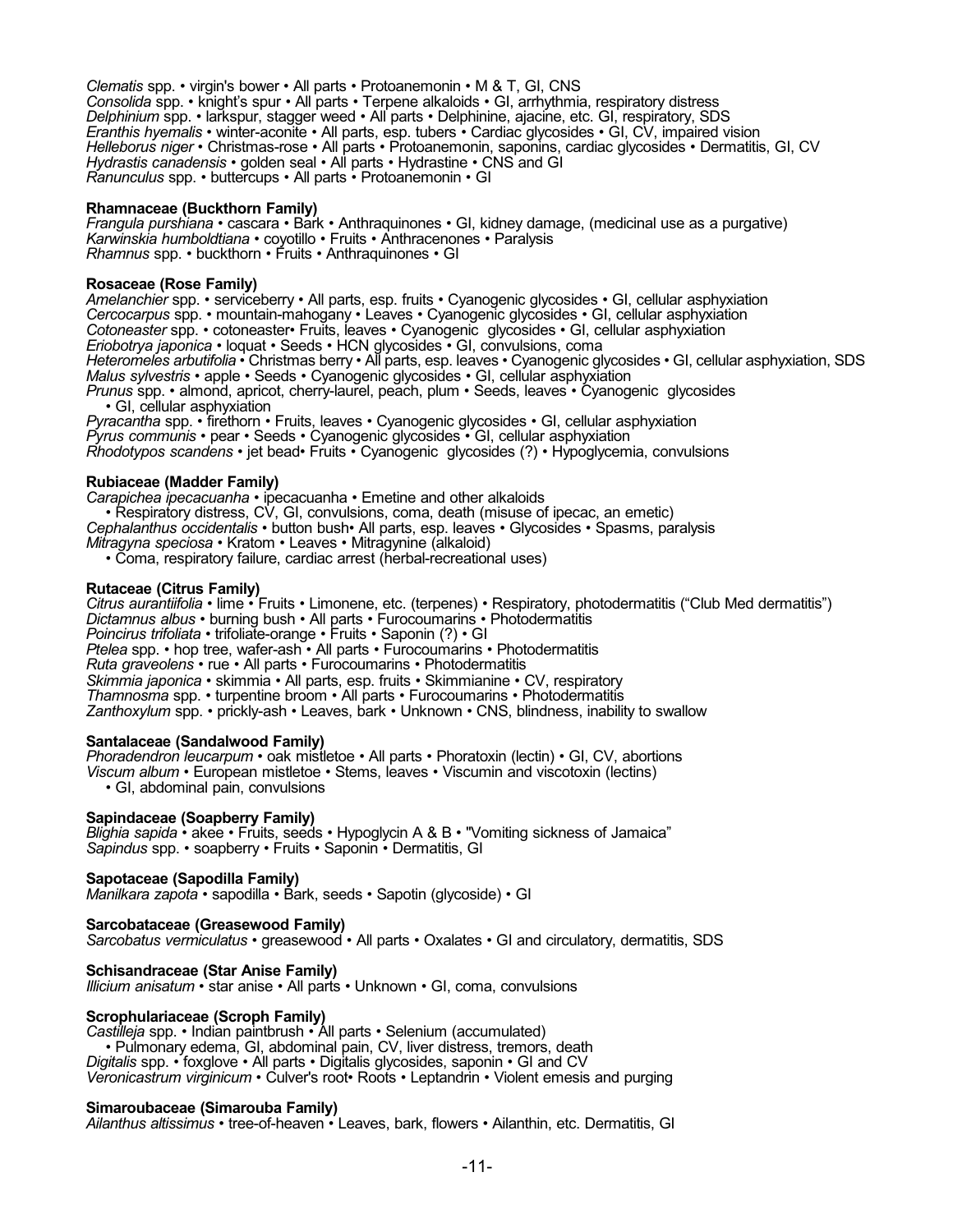#### **Solanaceae (Nightshade Family)**

*Atropa belladonna* • belladonna • All parts • Tropane alkaloids • CNS

*Brugmansia* spp. • angel's trumpets • All parts • Tropane alkaloids • CNS

*Brunfelsia* spp. • lady-of-the-night • All parts • Scopoletin, etc. • GI, CNS, tremors, seizures

*Capsicum* spp. • chili pepper, etc. • Fruits, esp. placenta • Capsaicin • M & T, GI

*Cestrum* spp. • jessamine • All parts • Tropane alkaloids & saponins • CNS

*Datura* spp. • datura, thorn-apple, Jimson weed • All parts • Tropane alkaloids • CNS (recreational drug use)

*Hyoscyamus niger* • black henbane • All parts • Tropane alkaloids • CNS

*Lycium* spp. • box thorn • Leaves • Tropane alkaloids (?) • Severe GI

*Nicandra physalodes* • Apple-of-Peru • All parts • Decreased locomotor activity, respiratory distress, collapse *Nicotiana glauca* • tree tobacco • All parts • Piperine alkaloids

• Perspiration, spasms of lips and eye lids, myadriasis, internal bleedings, respiratory arrest

*Nicotiana* spp. • tobacco • All parts • Nicotine, pyridine alkaloids • CNS, GI, respiratory, seizures, collapse, teratogenic *Physalis* spp. • ground-cherry • All parts • Solanine (glycoalkaloid) • CNS and GI

*Solandra* spp. • chalice vine • All parts • Tropane alkaloids • CNS

- *Solanum* spp. potato, tomato, nightshades, horse-nettle, buffalo bur, Jerusalem-cherry
- All parts (esp. tubers and unripe fruits) Solanine and related alkaloids CNS, GI

#### **Thymeleaceae (Mezereum Family)**

*Daphne* spp. • daphne, spurge-laurel • All parts • Daphnetoxin (diterpene), mezerein • M & T, GI *Dirca palustris* • leatherwood • All parts • Unknown • Dermatitis

#### **Umbelliferae [Apiaceae] (Parsley Family)**

*Aethusa cynapium* (fool's parsley) • All parts • Cicutoxin-like alcohol and coniine • Burning sensation in mouth, CV, GI, seizures, convulsions, respiratory distress *Ammi majus* • bishop's weed • All parts • Furocoumarins • Photodermatitis *Anthriscus sylvestris* • cow-parsley • All parts • Furocoumarins • Photodermatitis *Apium graveolens* • celery • Sap • Furocoumarins • Photodermatitis *Cicuta* spp. • water hemlock • Rootstocks • Cicutoxin (alcohol) • CNS, GI, tetanic seizures, SDS *Conium maculatum* • poison hemlock • All parts • Coniine • Cardiac and respiratory failure, teratogenic *Cymopterus ibapensis* • spring-parsley • Sap • Furocoumarins • Photodermatitis *Daucus carota* • carrot, wild carrot • All parts • Furocoumarins • Photodermatitis *Heracleum* spp. • cow-parsnip, giant hog weed • All parts • Furocoumarins • Dermatitis *Oenanthe crocata* • water dropwort • All parts • Oenanthotoxin (alcohol) • GI, convulsions *Pastinaca sativa* • wild parsnip • All parts • Furocoumarins • Photodermatitis, dermatitis *Sium suave* • water parsnip • All parts • Unknown • Cardiac and respiratory *Sphenosciadium capitellatum* • ranger's buttons • All parts • Unknown • Respiratory, GI, photodermatitis

#### **Urticaceae (Nettle Family)**

*Hesperocnide tenella* • western nettle • Stems, leaves • Histamines (?) • Dermatitis from stinging hairs *Laportea* spp. • wood nettle • All parts • Acetylcholine, 5-hydroxytryptamine • Dermatitis from stinging hairs *Urtica* spp. • nettles • All parts • Histamines • Dermatitis from stinging hairs

#### **Verbenaceae (Vervain Family)**

*Aloysia lycioides* • white brush • Stems, leaves • Unknown • CNS, prostration, paralysis *Duranta repens* • golden dewdrop • Fruits • Cyanogenic glycosides, saponins • CNS, GI, CV, convulsions *Lantana* spp. • lantana • Leaves, immature fruits • Lantadene A & B (triterpenes) • GI, liver damage

#### **Viburnaceae (Viburnum Family**

*Sambucus* spp. • elderberry • All parts, esp. roots/rhizomes • Cyanogenic glycosides, alkaloids • GI

#### **Vitaceae (Grape Family)**

*Parthenocissus quinquefolia* • Virginia creeper • Stems, leaves, fruits • Unknown • Dermatitis similar to poison-oak/-ivy, nausea, GI, profuse sweating *Vitis vinifera* • grape • Fruits (fresh or dried) • Unknown • GI, abdominal pain, renal failure (cats and dogs)

#### **Zygophyllaceae (Caltrop Family)**

*Kallstroemia hirsutissima* • hairy caltrop • All parts • Unknown • CNS, paralysis *Larrea tridentata* • creosote bush • Stems, leaves • Nordihydroguaiaretic acid • Liver/kidney damage (medicinal tea) *Tribulus terrestris* • puncture vine • All parts • Saponin

• Photosensitization, ataxia ("big head") • Fruits • Mechanical (penetration)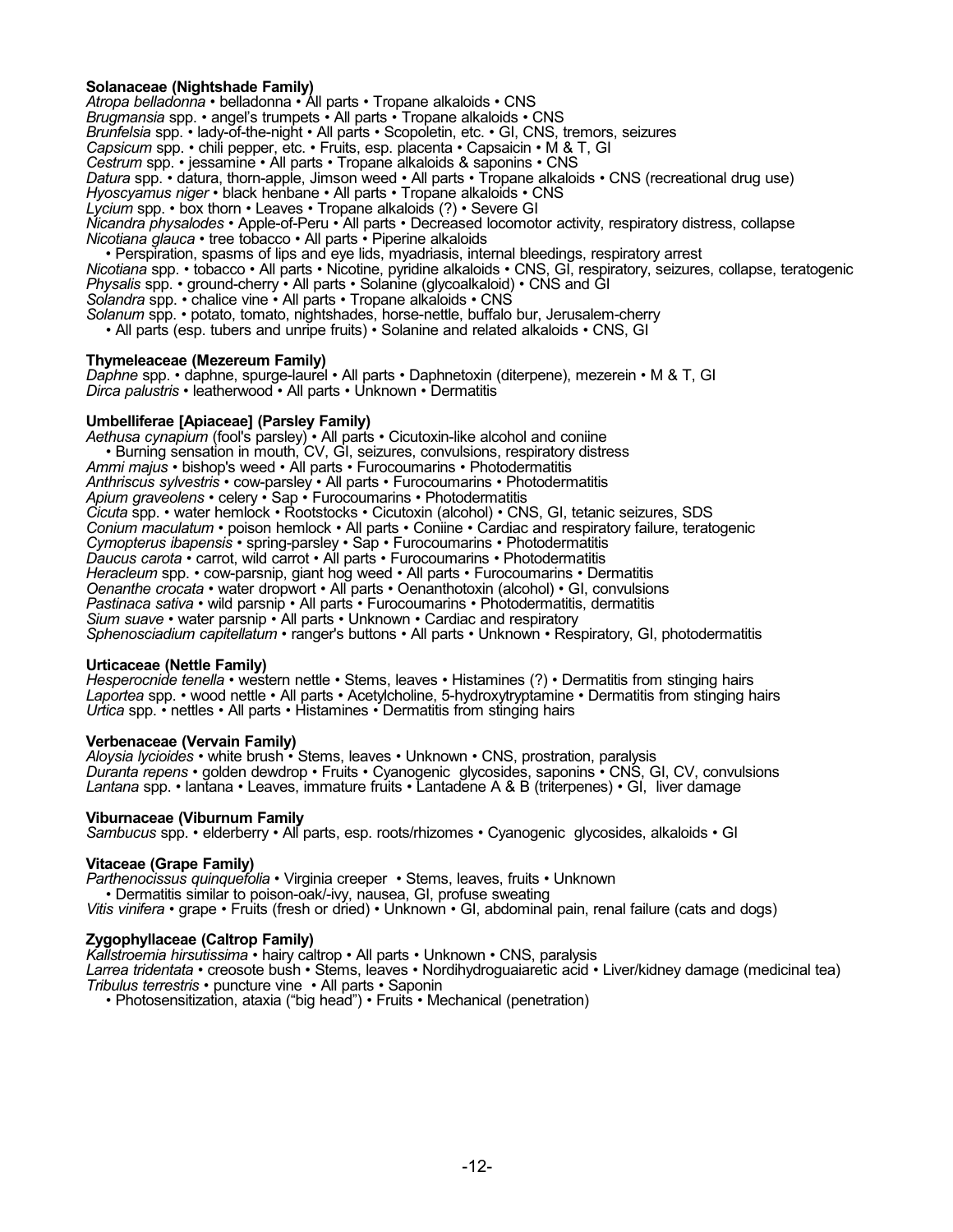# **P A R T II • C O M M O N N A M E I N D E X**

acacia • Acacia • Leguminosae aconite • Aconitum • Ranunculaceae African daisy • Osteospermum • Compositae African milk bush • Synadenium • Euphorbiaceae African rue • Peganum • Nitrariaceae agave • Agave • Asparagaceae air-potato • Dioscorea • Dioscoreaceae akee • Blighia • Sapindaceae alfalfa • Medicago • Leguminosae Algerian ivy • Araliaceae almond • Prunus • Rosaceae aloe • Aloë • Asparagaceae amaryllis • Hippeastrum • Amaryllidaceae andromeda • Pieris • Ericaceae angel's trumpets • Brugmansia • Solanaceae anthurium • Anthurium • Araceae apple • Malus • Rosaceae apple-of-Peru • Nicandra • Solanaceae apricot • Prunus • Rosaceae arnica • Arnica • Compositae arrow-grass • Triglochin • Juncaginaceae asparagus • Asparagus • Asparagaceae Atamasco-lily • Zephyranthes • Amaryllidaceae aucuba • Aucuba • Garryaceae autumn-crocus • Colchicum • Colchicaceae avocado • Persea • Lauraceae azalea • Rhododendron • Ericaceae

baccharis • Baccharis • Compositae Balsam-apple • Clusia • Clusiaceae balsam-pear • Momordica • Cucurbitaceae bamboo • Bambusa • Gramineae barberry • Berberis • Berberidaceae bassia • Bassia • Amaranthaceae bay leaf • Umbellularia • Lauraceae beech tree • Fagus • Fagaceae beet • Beta • Amaranthaceae belladonna • Atropa • Solanaceae Bermuda grass • Cynodon • Gramineae Bermuda-buttercup • Oxalis • Oxalidaceae betel nut palm • Areca • Palmae bird-of-paradise • Caesalpinia • Leguminosae bird-of-paradise • Strelitzia • Musaceae bird's-foot trefoil • Lotus • Leguminosae bishop's weed • Ammi • Umbelliferae bittersweet • Celastrus • Celastraceae bittersweet • Solanum • Solanaceae black locust • Robinia • Leguminosae bladder fern • Cystopteris • Cystopteridaceae bladder pod • Glottidium • Leguminosae blood root • Sanguinaria • Papaveraceae blue bonnet • Lupinus • Leguminosae blue cohosh • Caulophyllum • Berberidaceae bog rosemary • Andromeda • Ericaceae bouncing bet • Saponaria • Caryophyllaceae boxthorn • Lycium • Solanaceae boxwood • Buxus • Buxaceae bracken fern • Pteridium • Dennstaedtiaceae brittle fern • Cystopteris • Cystopteridaceae broom weed • Gutierrezia • Compositae broom • Cytisus • Leguminosae broom • Spartium • Leguminosae bryony • Bryonia • Cucurbitaceae buckeye • Aesculus • Hippocastanaceae buckthorn • Rhamnus • Rhamnaceae buckwheat • Fagopyrum • Polygonaceae

buffalo bur • Solanum • Solanaceae bull bay • Magnolia • Magnoliaceae bull nettle • Cnidoscolus • Euphorbiaceae bunch flower • Melanthium • Melanthiaceae burning bush • Euonymus • Celastraceae burning bush • Dictamnus • Rutaceae bushman's poison • Akocanthera • Apocynaceae buttercup • Ranunculus • Ranunculaceae button bush • Cephalanthus • Rubiaceae

cajeput tree • Melaleuca • Myrtaceae caladium • Caladium • Araceae California bay • Umbellularia • Lauraceae California poppy • Eschscholzia • Papaveraceae caltrop • Kallstroemia • Zygophyllaceae canary grass • Phalaris • Gramineae candlenut • Aleurites • Euphorbiaceae Cape blue-tulip • Moraea • Iridaceae Cape-lily • Homeria • Iridaceae Carolina bristle mallow • Modiola • Malvaceae carrot • Daucus • Umbelliferae cascara • Frangula • Rhamnaceae cashew nut • Anacardium • Anacardiaceae cassava • Manihot • Euphorbiaceae castor bean • Ricinus • Euphorbiaceae cat's-claw • Acacia • Leguminosae cat's-ear • Hypochaeris • Compositae celandine • Chelidonium • Papaveraceae celery • Apium • Umbelliferae centaury • Centaurium • Gentianaceae century plant • Agave • Asparagaceae ceriman • Monstera • Araceae chalice vine • Solandra • Solanaceae cheese weed • Malva • Malvaceae cheese weed • Pittosporum • Pittosporaceae cherry • Prunus • Rosaceae cherry-laurel • Prunus • Rosaceae chili pepper • Capsicum • Solanaceae China berry tree • Melia • Meliaceae Chinese tallow tree • Triadica • Euphorbiaceae choke cherry• Prunus • Rosaceae Christmas berry • Heteromeles • Rosaceae Christmas-rose • Helleborus • Ranunculaceae clover • Trifolium • Leguminosae club-moss • Huperzia • Lycopodiaceae club-moss • Lycopodium • Lycopodiaceae cnidoscolus • Cnidoscolus • Euphorbiaceae cocklebur • Xanthium • Compositae coffee weed • Sesbania • Leguminosae coffee • Coffea • Rubiaceae comfrey • Symphyum • Boraginaceae common reed • Phragmites • Gramineae coontie • Zamia • Zamiaceae copper weed • Iva • Compositae copper weed • Oxytenia • Compositae coral tree • Eryrthrina • Leguminosae corkscrew flower • Strophanthus • Apocynaceae corn cockle • Agrostemma • Caryophyllaceae corn • Zea • Gramineae corn flag • Gladiolus • Iridaceae corn-lily • Veratrum • Melanthiaceae cotoneaster • Cotoneaster • Rosaceae cotton • Gossypium • Malvaceae cow cockle • Vaccaria • Caryophyllaceae cow-parsley • Anthriscus • Umbelliferae cow-parsnip • Heracleum • Umbelliferae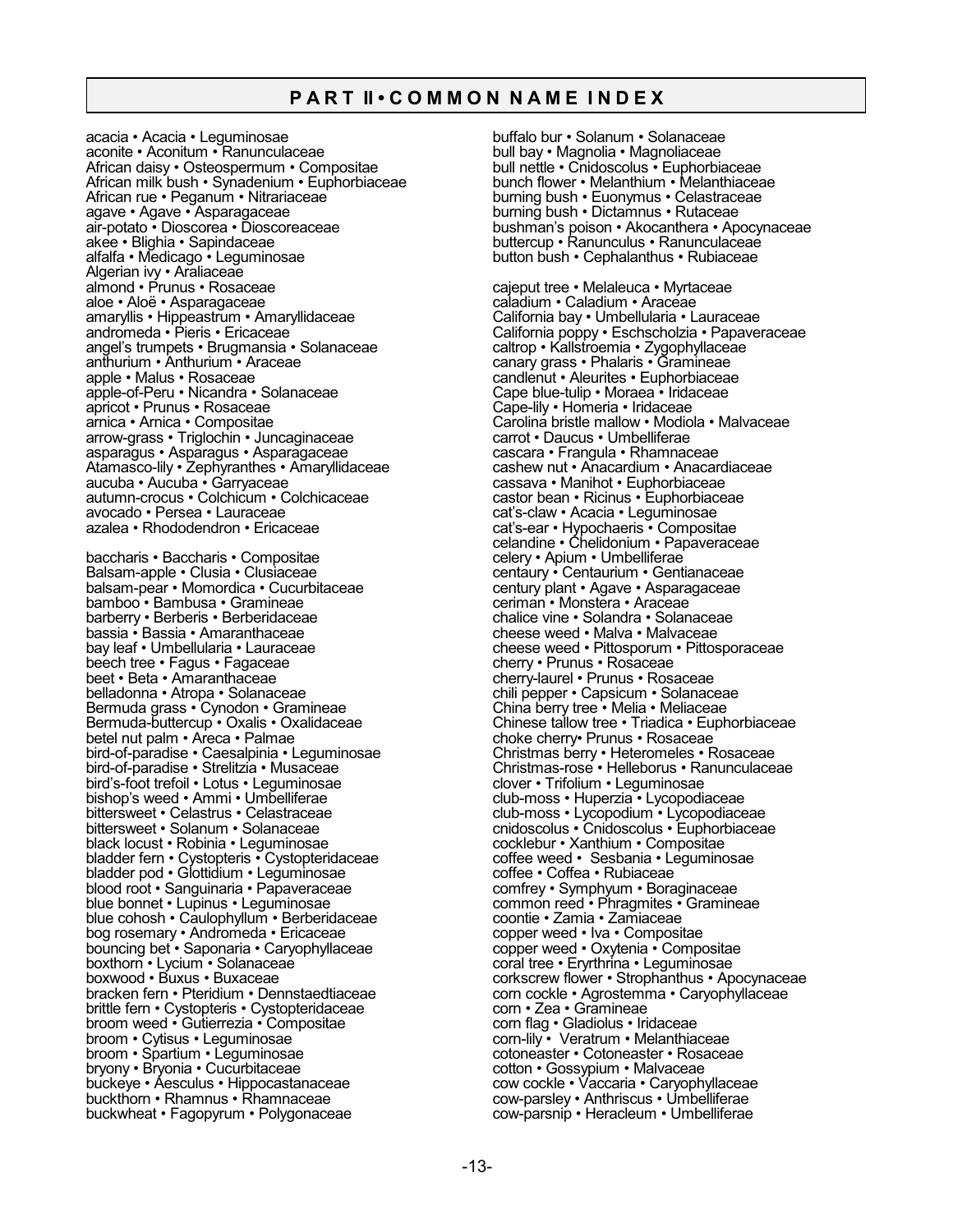coyotilla • Karwinskia • Rhamnaceae creeping charlie • Glechoma • Labiatae crofton weed • Eupatorium • Compositae croton • Croton • Euphorbiaceae crown flower • Calotropis • Apocynaceae crown-of-thorns • Euphorbia • Euphorbiaceae Culver's root • Veronicastrum • Scrophulariaceae cyclamen • Cyclamen • Primulaceae

daffodil • Narcissus • Amaryllidaceae Dallis grass • Paspalum • Gramineae darnel • Festuca • Gramineae datura • Datura • Solanaceae day lily • Hemerocallis • Asphodelaceae death-camas • Zigadenus • Melanthiaceae deodar cedar • Cedrus • Pinaceae desert velvet • Psathyrotes • Compositae desert-marigold • Baileya • Compositae desert-rose • Adenium • Apocynaceae devil's club • Oplopanax • Araliaceae devil's club • Aralia • Araliaceae dock • Rumex • Polygonaceae dogbane • Apocynum • Apocynaceae dumbcane • Dieffenbachia • Araceae Durango root • Datisca • Datiscaceae dutchman's-breeches • Dicentra • Papaveraceae

elderberry • Sambucus • Caprifoliaceae elephant's- ear • Alocasia • Araceae elephant's- ear • Calocasia • Araceae elephant's-head • Pedicularis • Scrophulariaceae English bluebell • Hyacinthoides • Asparagaceae English ivy • Hedera • Araliaceae ephedra • Ephedra • Ephedraceae eucalyptus • Eucalyptus • Myrtaceae European mistletoe • Viscum • Santalaceae

false hellebore • Veratrum • Melanthiaceae fan weed • Thlaspi • Cruciferae fava bean • Vicia • Leguminosae fescue • Festuca • Gramineae fetter bush • Lyonia • Ericaceae fiddleneck • Amsinckia • Boraginaceae fig • Ficus • Moraceae filaree • Erodium • Geraniaceae firethorn • Pyracantha • Rosaceae fireweed • Erechtites • Compositae fish-tail palm • Caryota • Palmae fit weed • Corydalis • Papaveraceae flax • Linum • Linaceae fool's parsley • Aethusa • Umbelliferae fountain grass • Cenchrus • Gramineae four-o'clock • Mirabilis • Nyctaginaceae foxglove • Digitalis • Scrophulariaceae foxtail barley • Hordeum • Gramineae foxtail grass • Setaria • Gramineae frangipani • Plumeria • Apocynaceae fumitory • Corydalis • Papaveraceae fumitory • Fumaria • Papaveraceae

galleta • Hilaria • Gramineae garlic • Allium • Amaryllidaceae gladiolus • Gladiolus • Iridaceae glory-lily • Gloriosa • Colchicaceae goat's-head • Tribulus • Zygophyllaceae goat's rue • Galega • Leguminosae goat's rue • Tephrosia • Leguminosae golden banner • Thermopsis • Leguminosae golden chain tree • Laburnum • Leguminosae golden club • Orontium • Araceae

golden dewdrop • Duranta • Verbenaceae goldeneye • Heliomeris • Compositae golden seal • Hydrastis • Ranunculaceae golden shower • Cassia • Leguminosae golden trumpet • Allamanda • Apocynaceae golden-eye • Viguiera • Compositae goosefoot • Chenopodium • Amaranthaceae gourd • Cucurbita • Cucurbitaceae grape • Vitis • Vitaceae grass • Cannabis • Cannabaceae greasewood • Sarcobatus • Sarcobataceae groundcherry • Physalis • Solanaceae groundsel • Senecio • Compositae groundsel tree • Baccharis • Compositae guajillo • Acacia • Leguminosae gum weed • Grindelia • Compositae

halogeton • Halogeton • Amaranthaceae heavenly-bamboo • Nandina • Berberidaceae heliotrope • Heliotropium • Heliotropaceae hemp • Cannabis • Cannabaceae hemp-nettle • Galeopsis • Labiatae henbane • Hyoscyamus • Solanaceae Hercules' club • Araliaceae hoary-alyssum • Berteroa • Cruciferae hoary pea · Tephrosia · Leguminosae hog weed • Heracleum • Umbelliferae holly • Ilex • Aquifoliaceae holy grass • Hierochloë • Gramineae honey bush • Melianthus • Melianthaceae honeysuckle • Lonicera • Caprifoliaceae hop tree • Ptelea • Rutaceae hops • Humulus • Cannabaceae horse brush • Tetradymia • Compositae horse nettle • Solanum • Solanaceae horse-chestnut • Aesculus • Hippocastanaceae horseradish • Armoracia • Cruciferae horsetail • Equisetum • Equisetaceae hound's-tongue • Cynoglossum • Boraginaceae hyacinth bean • Lablab • Leguminosae hyacinth • Hyacinthus • Liliaceae hydrangea • Hydrangea • Hydrangeaceae

impala-lily • Adenium • Apocynaceae Indian breadroot • Pediomelum • Leguminosae Indian cockle • Cocculus • Menispermaceae Indian grass • Sorghastrum • Gramineae Indian-hemp • Apocynum • Apocynaceae Indian-tobacco • Lobelia • Campanulaceae indigo • Baptisia • Leguminosae indigo • Indigofera • Leguminosae ink weeds • Drymaria • Caryophyllaceae iris • Iris • Iridaceae ivy-arum • Schinodapsus • Araceae

jack bean • Canavalia • Leguminosae jack-in-the-pulpit • Arisaema • Araceae jade plant • Crassula • Crassulaceae jequirity bean • Abrus • Leguminosae Jerusalem-cherry • Solanaceae jessamine • Cestrum • Solanaceae jessamine • Gelsemium • Gelsemiaceae jet bead • Rhodotypos • Rosaceae jimmy fern • Astrolepis • Pteridaceae jimmy weed • Isocoma • Compositae Jimson weed • Datura • Solanaceae Johnson grass • Sorghum • Gramineae

Kaffir-lily • Clivia • Liliaceae kalanchoe • Kalanchoë • Crassulaceae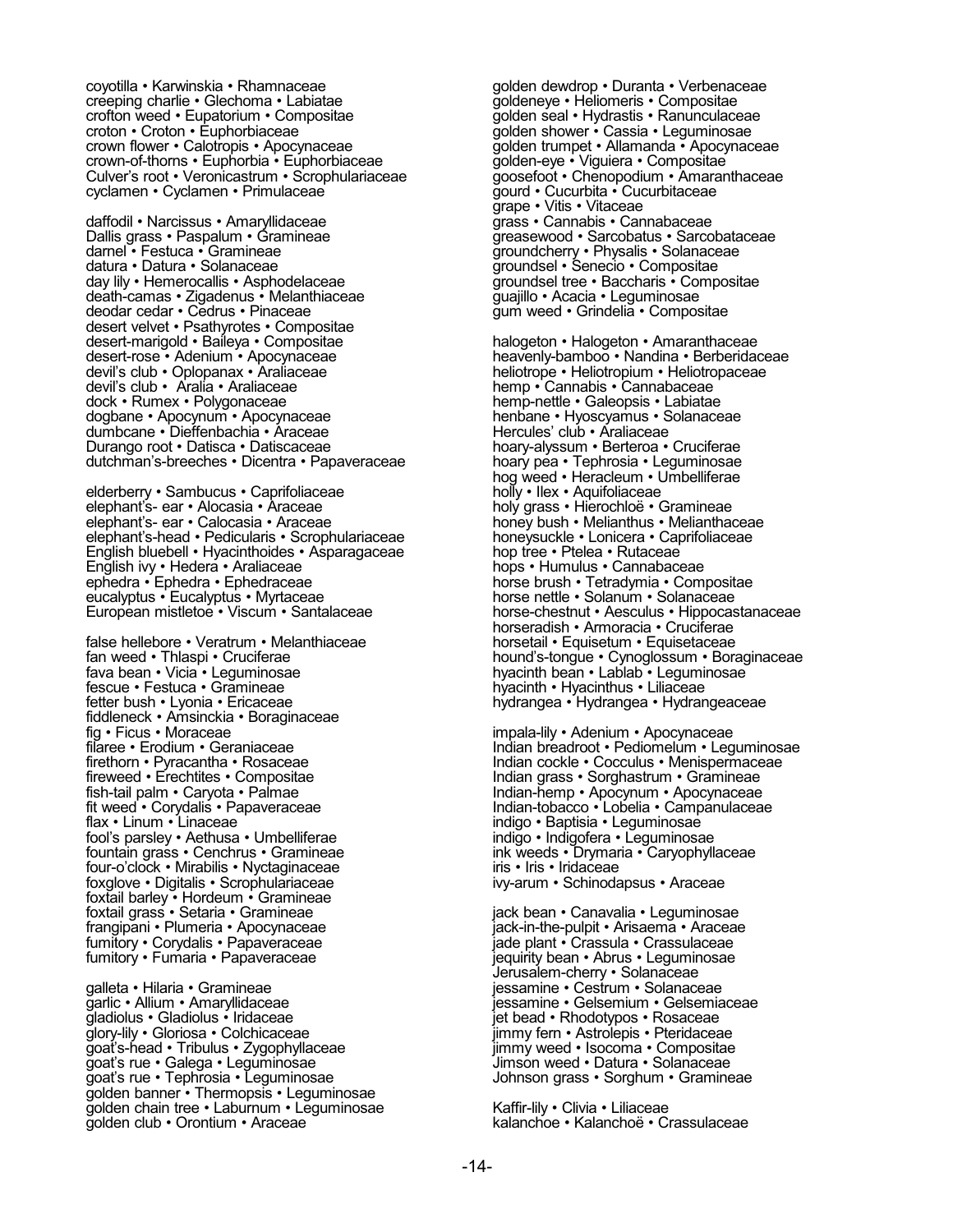Kentucky coffee bean • Gymnocladus • Leguminosae kidney bean • Phaseolus • Leguminosae Klamath weed • Hypericum • Guttiferae knapweed, Russian • Acroptilon • Compositae knight's spur • Consolida • Ranunculaceae kratom • Mytrigyna • Rubiaceae

Labrador tea • Rhododendron • Ericaceae lady-of-the-night • Brunfelsia • Solanaceae lady slipper orchid • Cypripedium • Orchidaceae lamb kill • Kalmia • Ericaceae lance pod • Lonchocarpus • Leguminosae lantana • Lantana • Verbenaceae larkspur • Delphinium • Ranunculaceae leadwort • Plumbago • Plumbaginaceae leaf flower • Phyllanthus • Euphorbiaceae leatherwood • Dirca • Thymelaeaceae lettuce • Lactuca • Compositae lily-of-the-Incas • Alstroemeria • Alstroemeriaceae lily-of-the-valley • Convallaria • Asparagaceae lima bean • Phaseolus • Leguminosae lime • Citrus • Rutaceae lobelia • Lobelia • Campanulaceae locoweed • Astragalus • Leguminosae locoweed • Oxytropis • Leguminosae lousewort • Pedicularis • Scrophulariaceae loquat • Eriobotrya • Rosaceae lords-and-ladies • Arum • Araceae lupine • Lupinus • Leguminosae

magnolia • Magnolia • Magnoliaceae mahogany • Swietenia • Meliaceae maidenhair tree • Ginkgo • Ginkgoaceae maize • Zea • Gramineae mala mujer • Cnidoscolus • Euphorbiaceae male berry • Lyonia • Ericaceae male fern • Dryopteris • Dryopteridaceae manchineel tree • Hippomane • Euphorbiaceae mango • Mangifera • Anacardiaceae manna grass • Glyceria • Gramineae manroot • Marah • Cucurbitaceae maple • Acer • Aceraceae marijuana • Cannabis • Cannabaceae marsh-marigold • Caltha • Ranunculaceae mast wood • Caulophyllum • Guttiferae May-apple • Podophyllum • Berberidaceae melanga • Xanthosoma • Araceae mercury • Acalypha • Euphorbiaceae mercury • Mercuralis • Euphorbiaceae mescal bean • Dermatophyllum • Leguminosae mesquite • Prosopis • Leguminosae milk thistle • Silybum • Compositae milkweed • Asclepias • Apocynaceae millet • Cenchrus • Gramineae mimosa tree • Albizzia • Leguminosae ming-arealia • Polyscias • Araliaceae mistletoe • Phoradendron • Santalaceae mock azalea • Menziesia • Ericaceae monk's-hood • Aconitum • Ranunculaceae Monterey cypress • Cupressus • Cupressaceae Mormon tea • Ephedra • Ephedraceae moonseed • Menispermum • Menispermaceae mountain-laurel • Kalmia • Ericaceae mountain-mahogany • Cercocarpus • Rosaceae mulberry • Morus • Moraceae mustard • Brassica • Cruciferae

naked ladies • Amaryllis • Amaryllidaceae narcissus • Narcussus • Amaryllidaceae needle grass • Stipa • Gramineae

nettle • Urtica • Urticaceae ngaio tree • Myoporum • Myoporaceae night-blooming cereus • Cereus • Cactaceae nightshade • Solanum • Solanaceae noseburn • Tragia • Euphorbiaceae nutmeg • Myristica • Myristicaceae oak • Quercus • Fagaceae oat • Avena • Gramineae onion • Allium • Amaryllidaceae opium poppy • Papaver • Papaveraceae Oregon-grape • Mahonia • Berberidaceae Osage-orange • Maclura • Moraceae ostrich fern • Matteuccia • Dryopteridaceae oyster plant • Rhoeo • Commelinaceae palma Christa • Ricinus • Euphorbiaceae panic grass • Panicum • Gramineae paper flowers • Psilostrophe • Compositae parrot lily • Alstroemeria • Alstroemeriaceae parsnip • Pastinaca • Umbelliferae partridge pea • Chamaecyparis • Leguminosae pasque flower • Anemone • Ranunculaceae paw paw • Asimina • Annonaceae pea • Pisum • Leguminosae peach • Prunus • Rosaceae pear • Pyrus • Rosaceae pennyroyal • Mentha • Labiatae pepper tree • Schinus • Anacardiaceae perilla mint • Perilla • Labiatae periwinkle • Catharanthus • Apocynaceae periwinkle • Vinca • Apocynaceae persimmon • Diospyros • Ebenaceae peyote • Lophophora • Cactaceae phacelia • Phacelia • Hydrophyllaceae pheasant's-eye • Adonis • Ranunculaceae philodendron • Philodendron • Araceae physic nut • Jatropha • Euphorbiaceae pieris • Pieris • Ericaceae pig's-ears • Cotyledon • Crassulaceae pigweed • Amaranthus • Amaranthaceae pineapple • Ananas • Bromeliaceae pineland-allamanda • Angadenia • Apocynaceae pink root • Spigelia • Loganiaceae pittosporum • Pittosporum • Pittosporaceae plum • Prunus • Rosaceae plumbago • Plumbago • Plumbaginaceae poinsettia • Euphorbia • Euphorbiaceae poison hemlock • Conium • Umbelliferae poison ivy • Toxicodendron • Anacardiaceae poison suckleya • Suckleya • Amaranthaceae poison wood • Metopium • Anacardiaceae poison-oak • Toxicodendron • Anacardiaceae poisonus-sumac • Toxicodendron • Anacardiaceae pokeweed • Phytolacca • Phytolaccaceae pongam tree • Millettia • Leguminosae poodle-dog bush • Turricula • Hydrophyllaceae poppy • Papaver • Papaveraceae pot • Cannabis • Cannabaceae potato • Solanum • Solanaceae pothos • Epipremum • Araceae precatory bean • Abrus • Leguminosae prickly poppy • Argemone • Papaveraceae prickly-ash • Zanthoxylum • Rutaceae primrose · Primula · Primulaceae prince's-plume • Stanleya • Cruciferae privet • Ligustrum • Oleaceae puncture vine · Tribulus · Zygophyllaceae purple queen • Tradescantia • Commelinaceae

nettle • Hesperocnide • Urticaceae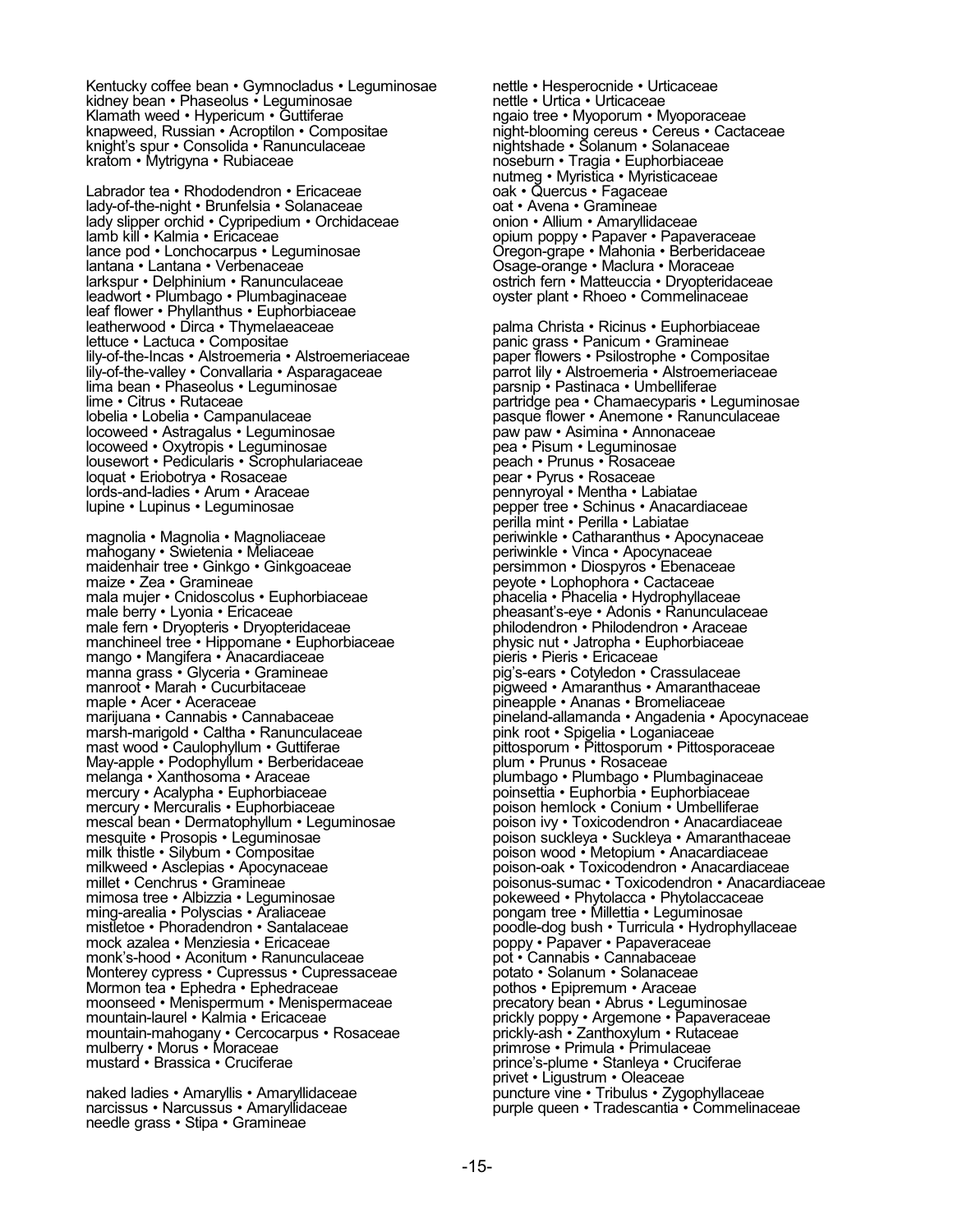#### queen's delight • Stillingia • Euphorbiaceae

radish • Raphanus • Cruciferae ragweed • Ambrosia • Compositae rain tree • Samanea • Leguminosae rain-lily • Zephyranthes • Amaryllidaceae ranger's buttons • Sphenosciadium • Umbelliferae rape • Brassica • Cruciferae rattlebox • Crotalaria • Leguminosae red-squill • Drimia • Asparagaceae reverchonia • Reverchonia • Euphorbiaceae rhododendron • Rhododendron • Ericaceae rhubarb • Rheum • Polygonaceae ripgut grass • Bromus • Gramineae rubber weed • Hymenoxys • Compositae Russian knapweed • Acroptilon • Compositae Russian thistle • Salsola • Amaranthaceae rusty-leaf • Menziesia • Ericaceae

sage • Artemisia • Compositae sage • Salvia • Labiatae sagebrush • Artemisia • Compositae sago palm • Cycas • Cycadaceae salt lover • Halogeton • Amaranthaceae saman • Samanea • Leguminosae sandbox tree • Hura • Euphorbiaceae sapodilla • Manilkara • Sapotaceae sassafras • Sassafras • Lauraceae scarlet pimpernel • Anagallis • Primulaceae sensitive fern • Onochlea • Dryopteridaceae service berry • Amelanchier • Rosaceae sesbane • Sesbania • Leguminosae shanshi • Coriaria • Coriariaceae shrubby yellow crest • Heimia • Lythraceae Sierra-laurel • Leuchothoë • Ericaceae signal grass • Urochloa • Gramineae silk-oak • Grevillea • Proteaceae skimmia • Skimmia • Rutaceae skunk-cabbage • Lysichiton • Araceae skunk-cabbage • Symplocarpus • Araceae sleepy grass • Stipa • Gramineae slipper flower • Pedilanthus • Euphorbiaceae smother weed • Bassia • Amaranthaceae snakeroot • Ageratina • Compositae sneeze weed • Helenium • Compositae snow-on-the-mountain • Euphorbia • Euphorbiaceae snowberry • Symphoricarpos • Caprifoliaceae snowdrop • Galanthus • Amaryllidaceae soapberry • Sapindus • Sapindaceae soapwort • Saponaria • Caryophyllaceae sorghum • Sorghum • Gramineae soy bean • Glycine • Leguminosae spathe flower • Spathiphyllum • Araceae spice bush • Calycanthus • Calycanthaceae spider-lily • Hymenocallis • Amaryllidaceae spider-lily • Lycoris • Amaryllidaceae spiderwort • Tradescantia • Commelinaceae spinach • Spinacia • Amaranthaceae spring-parsley • Cymopterus • Umbelliferae spurge laurel • Daphne • Thymelaeaceae spurge • Euphorbia • Euphorbiaceae squash • Cucurbita • Cucurbitaceae squill • Scilla • Leguminosae St. John's-wort • Hypericum • Hypericaceae stagger weed • Delphinium • Ranunculaceae stagger-grass • Amianthium • Melanthiaceae star anise • Illicium • Schisandraceae star-of-Bethlehem • Ornithogalum • Asparagaceae stillness-of-death • Thevetia • Apocynaceae stinking Willy • Senecio • Compositae

sugar beet • Beta • Amaranthaceae summer-cypressus • Kochia • Amaranthaceae sump weed • Iva • Compositae swamp-lily • Crinum • Amaryllidaceae sweet clover • Medicago • Leguminosae sweet pea • Lathyrus • Leguminosae sword bean • Canavalia • Leguminosae sygonium • Sygonium • Araceae

tanglehead • Heteropogon • Gramineae tansy mustard • Descurainia • Cruciferae tansy ragwort • Senecio • Compositae tansy • Tanacetum • Compositae tar bush • Flourensia • Compositae taro • Calocasia • Araceae thorn-apple • Datura • Solanaceae thyme • Thymus • Labiatae tobacco • Nicotiana • Solanaceae tobosa • Hilaria • Gramineae tomato • Solanum • Solanaceae tooth-leaf • Stillingia • Euphorbiaceae toyon • Heteromeles • Rosaceae tree-of-heaven • Simaroubaceae tree tobacco • Nicotiana • Solanaceae trifoliate-orange • Poincirus • Rutaceae trumpet creeper • Campsis • Bignoniaceae tulip • Tulipa • Liliaceae tung nut or oil tree • Vernicia • Euphorbiaceae turkey mullein • Croton • Euphorbiaceae turpentine broom • Thamnosma • Rutaceae

vanilla grass • Hierochloë • Gramineae velvet bean • Mucuna • Leguminosae velvet grass • Holcus • Gramineae vernal grass • Anthoxanthum • Gramineae vernal grass • Hierochloë • Gramineae vetch • Vicia • Leguminosae violet • Viola • Violaceae viper's bugloss • Echium • Boraginaceae virgin's bower • Clematis • Ranunculaceae Virginia creeper • Parthenocissus • Vitaceae

wafer-ash • Ptelea • Rutaceae wahoo • Euonymus • Celastraceae wallflower • Erysimum • Cruciferae walnut • Juglans • Juglandaceae water arum · Calla · Araceae water dropwort • Oenanthe • Umbelliferae water hemlock • Cicuta • Umbelliferae water-lettuce • Pistia • Araceae wheat • Triticum • Gramineae white brush • Aloysia • Verbenaceae white lead tree • Leucaena • Leguminosae white mustard • Sinapis • Cruciferae wind flower • Anemone • Ranunculaceae winter aconite • Eranthis • Ranunculaceae wisteria • Wisteria • Leguminosae wolf's-bane • Aconitum • Ranunculaceae wood nettle • Laportea • Urticaceae wormwood • Artemisia • Compositae

yam bean • Pachyrhizus • Leguminosae yam • Dioscorea • Dioscoreaceae yarrow • Achillea • Compositae yellow rocket • Barbarea • Cruciferae yellow star thistle • Centaurea • Compositae yellow-oleander • Thevetia • Apocynaceae yew • Taxus • Taxaceae yew-pine • Podocarpus • Podocarpaceae yuca (not yucca) • Manihot • Euphorbiaceae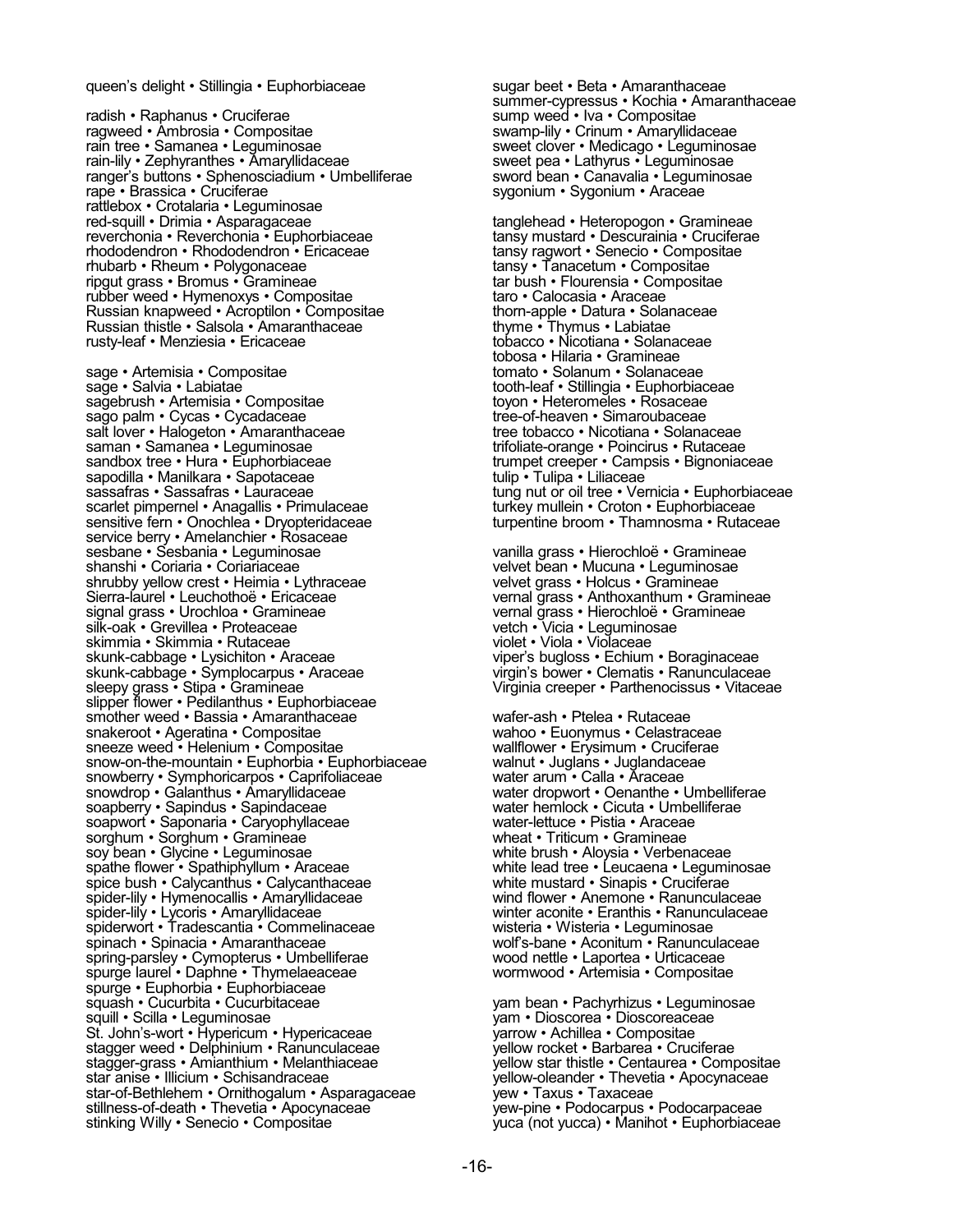# **PART III • SYMPTOMS OR SYNDROMES OF TOXICITY**

ARDS • acute respiratory distress syndrome, symptoms include fluids build up in air pockets in the lungs making breathing difficult to impossible and low blood oxygen

Cellular • inhibition or stimulation of mitosis, neoplastic growths (tumors), lymphocyte transformation, mutagenic activity (induce mutations)

CNS (central nervous system) • headache, dizziness, faintness, weakness, impaired coordination, paralysis, contraction or dilation of pupils, difficulty in breathing, speaking, or seeing, heightened reactions to external stimuli, nervousness, giddiness, trembling, convulsions, depression, seizures, depression, hallucinations, coma

CV (cardiovascular system) • changes in pulse rate and blood pressure, changes in frequency and effectiveness of contractions, anemia, agglutination of red blood cells, bluish discoloration of mouth and skin, changes in oxygencarrying capacity of blood

Cyanide poisoning • When hydrolyzed, cyanogenic glycosides yield HCN (hydrogen cyanide) or Prussic acid. It moves rapidly through mucous membranes and the respiratory tract. Its most critical effect is inhibiting oxidative phosphorylation by binding to an enzyme (cytochrome C oxidase). This results in the blocking of the mitochondrial transport chain. This stops cellular respiration. Gross symptoms include nausea, headache, confusion, difficulty breathing, seizures, loss of consciousness, cardiac arrest, and death.

Dermatitis • itching, redness, stinging, burning, formation of

blisters (vescicles)

GI (gastrointestinal tract) • nausea, retching, vomiting, stomach-abdominal pain, bloating, diarrhea, constipation

M & T (mouth and throat) • tingling, numbness, burning, swelling of lips-tongue-throat, loss of speech or ability to swallow or eat

Mechanical (obstruction) • blockage of throat, GI or nasal passages by accumulated plant material

Mechanical (penetration) • penetration by spines, thorns, etc. of skin, mouth, eyes sockets, etc., leading to infection

Photodermatitis • same as dermatitis, except sunlight activated and with serum leakage into tissues; also known as phytophotodermatitis

Reproductive system • changes in estrus cycles and spermatogenesis, sterility, abortions, stillbirths, teratogens (embryological malformations)

Respiratory distress • wheezing, coughing, emphysema, bronchitis

SDS (sudden death syndrome) • sudden, unexpected death, due typically to cardiovascular failure

Skeletal system • curvature of spine, reduced flexibility, permanent contraction of joints, fusion and malformation of bones

# **PART IV • PRINCIPAL SOURCES**

There is an extensive poisonous plants literature available in texts, monographs, and professional journals. I have listed the sources that I used most frequently. If you go to this same website, you will find a much more complete introduction to the poisonous plants literature.

I have relied especially on Burrows & Tyrl (2013) and Wink (2009) for updating entries of toxic principles and expanding on symptoms over previous editions.

 $\phi$   $\phi$   $\phi$   $\phi$   $\phi$ 

Blackwell, W. H. 1990. Poisonous and medicinal plants. Prentice Hall. Engelwood Cliffs, NJ. 329 pp.

Brunton, J. 1999. Toxic plants dangerous to humans and animals. Intercept Ltd. Andover, U. K. 545 pp.

Burrows, G. E. & R. J. Tyrl. 2013. Toxic plants of North America. Second edition. John Wiley & Sons. 1383 pp.

Burrows, G. E. & R. J. Tyrl. 2006. Handbook of toxic plants of North America. Blackwell Publ. Ames, IA. 307 pp.

Frohne, D. & H. J. Pfänder. 2005. Poisonous plants: a handbook for doctors, pharmacists, toxicologists, biologists and veterinarians. Second edition. Timber Press. Portland, OR. 469 pp.

Fuller, T. C. & E. McClintock. 1987. Poisonous plants of California. California Nat. Hist. Guides: 53. Univ. California Press. Berkeley. 433 pp.

Kingsbury, J. M. 1964. Poisonous plants of the United States and Canada. Prentice-Hall. Englewood Cliffs, NJ. 626 pp.

Kingsbury, J. M. 1965. Deadly harvest: a guide to common poisonous plants. Holt, Rinehart, & Winston. New York, NY. 128 pp.

Lampe, K. F. & M. A. McCann. 1985. AMA handbook of poisonous and injurious plants. American Medical Assoc. Chicago, IL. 432 pp.

Lampe, K. F. & R. Fagerström. 1968. Plant toxicity and dermatitis: a manual for physicians. Williams & Wilkins. Baltimore, MD. 231 pp.

Mitchell, J. & A. Rook. 1979. Botanical dermatology.Plants and plant products injurious to the skin. Greengrass. Vancouver, British Columbia. 787 pp.

Nelson, L. S. & M. J. Balick. 2020. Handbook of poisonous and injurious plants. Third edition. New York Bot. Gard. & Springer. 336 pp.

Quattrocchi, U. 2012. CRC world dictionary of medicinal